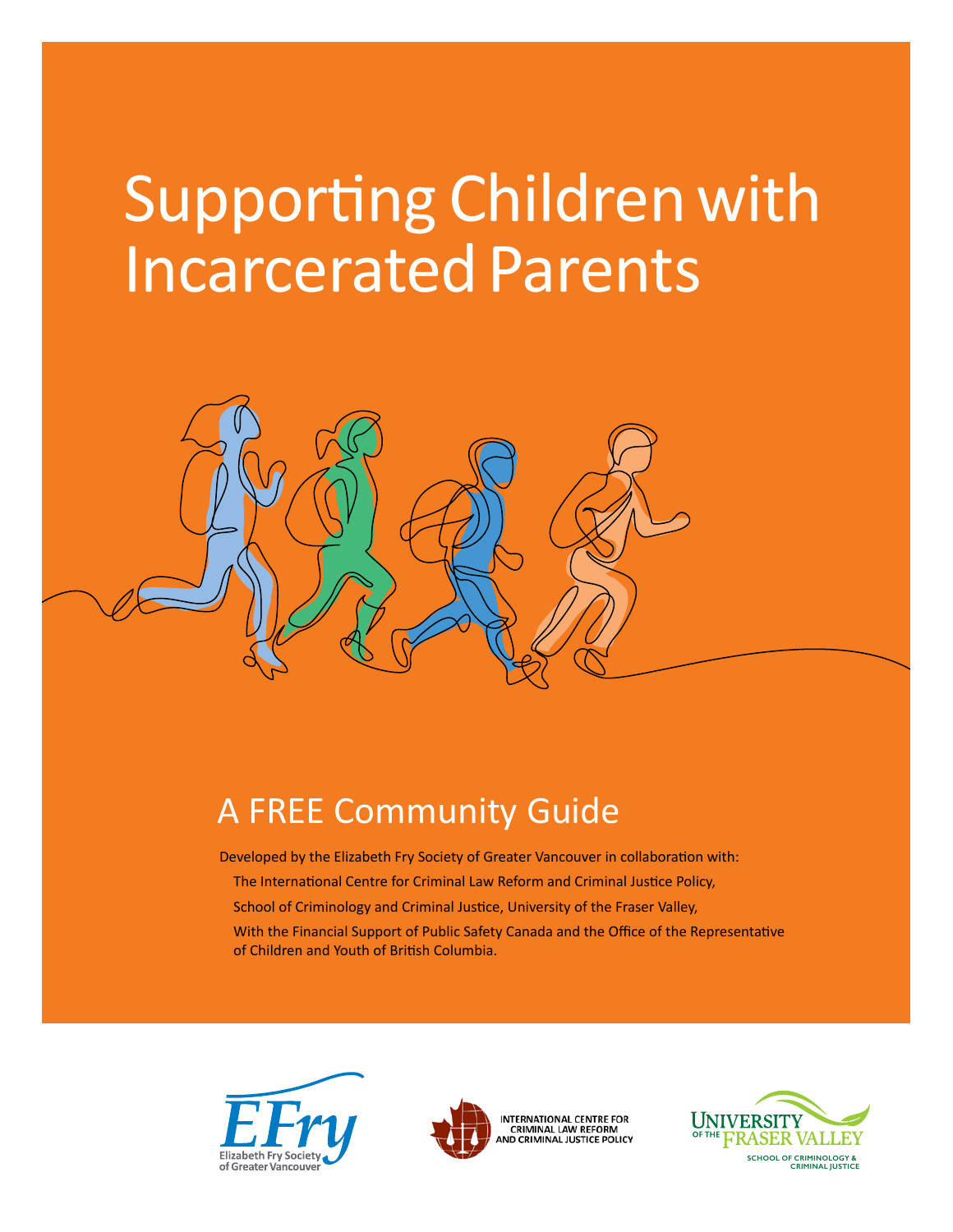# <span id="page-1-0"></span>**Purpose of This Guide**

This guide is designed to help your community take a leadership role in supporting your most at-risk children to experience more stable childhoods, meet their developmental milestones, and build the skills they need to enjoy brighter futures as active members of society.

In Canada, children who experience parental incarceration are statistically more likely than any other group to one day come into conflict with the law themselves. This is due to a combination of the stress and trauma it causes, along with the impacts of other challenges these children commonly experience: poverty, unstable home environments, and family members who may be homeless, have mental health issues or struggle with addiction.

Communities have the power to make a positive difference. Not only will your support provide immediate benefits for children, it can be impactful enough to improve their life outcomes into adulthood. Helping these critically at-risk children now will help create stronger, healthier communities for everyone.

We've all heard it takes a village to raise a child. This is particularly true for children with incarcerated parents. In this guide, you will learn how your community can help by bringing together citizens with the right skills, identifying or creating resources and supports, and reaching children who need help, without stigmatizing them.

Should you have questions, contact JustKids, the Elizabeth Fry Society of Greater Vancouver's initiative that supports children with incarcerated parents, at [info@just-kids.ca](mailto:info@just-kids.ca) or call 1-888-879-9593 and ask to speak to one of our JustKids staff. There may also be other organizations in your area that can offer assistance in developing community supports for children with incarcerated parents.

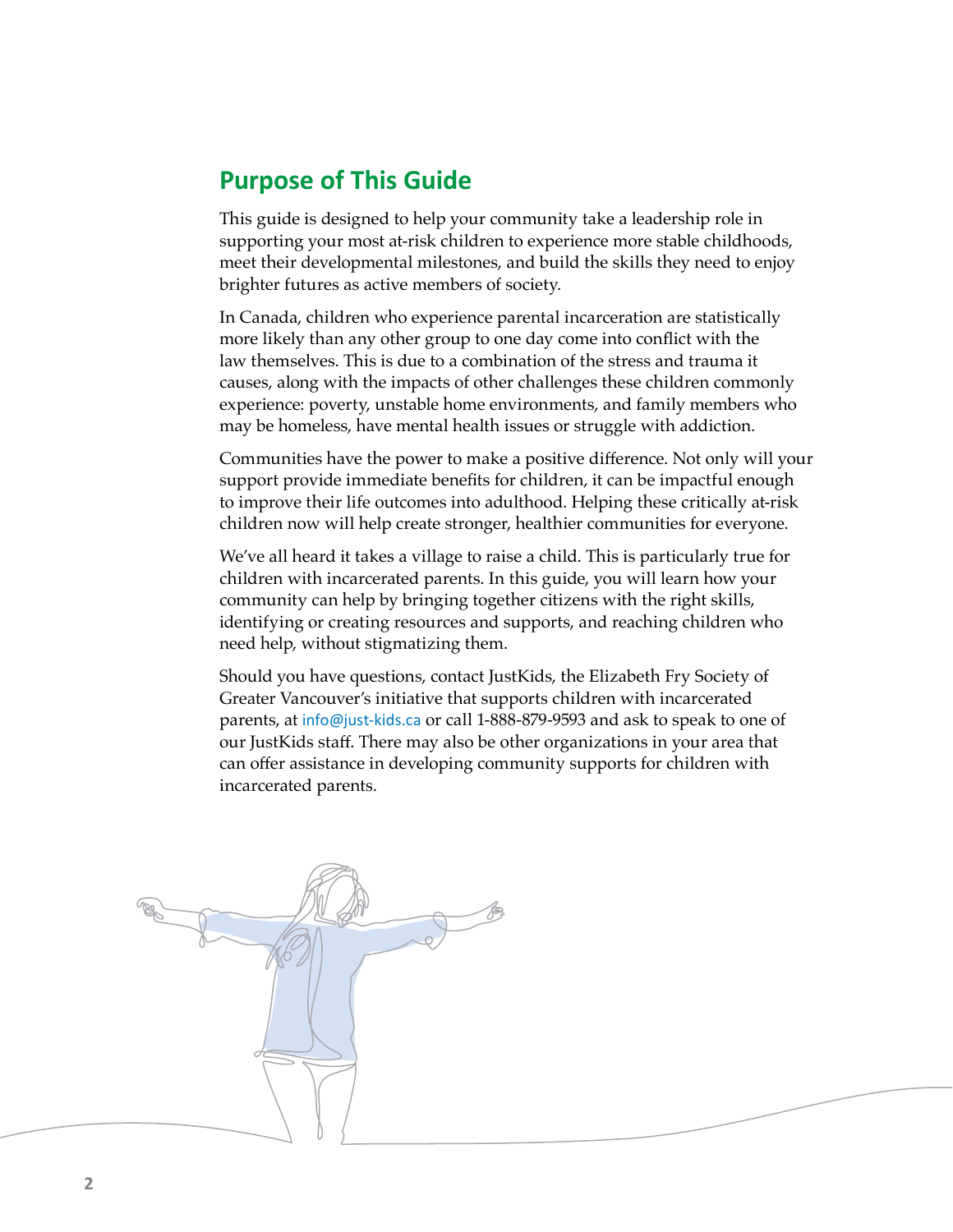# **Table of Contents**

| <b>Purpose of This Guide</b>                                                               | $\mathbf{2}$ |
|--------------------------------------------------------------------------------------------|--------------|
| <b>Why Communities Should Support</b><br><b>Children with Incarcerated Parents</b>         | 4            |
| <b>IMPACTS OF PARENTAL INCARCERATION &amp;</b><br><b>JUSTICE SYSTEM INVOLVEMENT</b>        | 4            |
| <b>How Community Supports Benefit Children</b>                                             | 6            |
| <b>DEVELOPING RESILIENCY</b>                                                               | 6            |
| <b>MITIGATING STIGMA</b>                                                                   | 7            |
| <b>ADDRESSING DEPRIVATION</b>                                                              | 8            |
| <b>Getting Started: How to Build Supports</b><br>for Children in Your Community            | 10           |
| <b>IDENTIFYING CHILDREN IN YOUR COMMUNITY</b>                                              | 12           |
| <b>SURVEYING YOUR COMMUNITY</b>                                                            | 13           |
| <b>WHO SHOULD PARTICIPATE</b>                                                              | 15           |
| ORGANIZING A BRAINSTORMING MEETING                                                         | 16           |
| <b>CREATING A PROTECTIVE ENVIRONMENT</b><br><b>FOR CHILDREN: BUILDING YOUR PLAN</b>        | 18           |
| <b>EXAMPLES OF IDEAS FOR COMMUNITY SUPPORTS</b><br>THAT CREATE A PROTECTIVE ENVIRONMENT    | 19           |
| <b>Funding</b>                                                                             | 24           |
| <b>Monitoring and Assessment</b>                                                           | 25           |
| <b>Appendices</b>                                                                          | 26           |
| <b>APPENDIX A - QUESTIONS AND ANSWERS ABOUT CHILDREN</b><br><b>OF INCARCERATED PARENTS</b> | 26           |
| <b>APPENDIX B - CHILD PROTECTION SUPPORT</b>                                               | 27           |
| <b>APPENDIX C - RESOURCES</b>                                                              | 28           |
| <b>APPENDIX D - ADMINISTRATIVE FAIRNESS</b>                                                | 29           |
| <b>APPENDIX E - ADVOCATING FOR CHANGE</b>                                                  | 31           |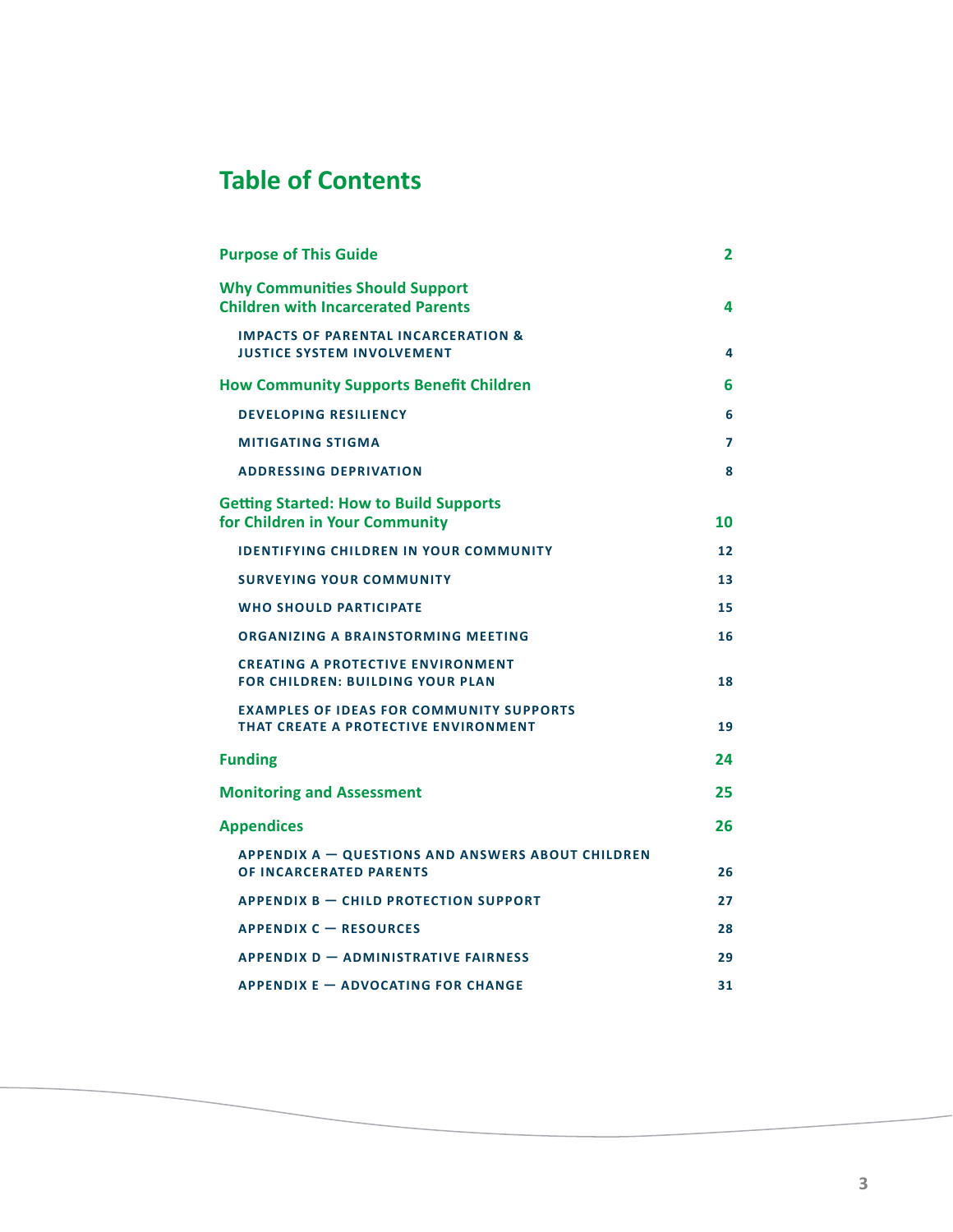# <span id="page-3-0"></span>**Why Communities Should Support Children with Incarcerated Parents**

Parental incarceration touches every community. Without supports, its impact is so significant that it can have an even greater effect on children than the death of a parent. We also know that by creating a protective environment for children, we can reduce the negative impacts such an adverse experience can have on their lives. A protective environment is made up of the supports children can rely on consistently, like school, relationships, and things a community can do to provide stability and safety. If your community provides early and sustained supports during childhood and into young adulthood, vulnerable children will not only experience more positive childhoods, the benefits may be lifelong.

# **IMPACTS OF PARENTAL INCARCERATION & JUSTICE SYSTEM INVOLVEMENT**

Children whose parents come into conflict with the law, and particularly those whose parents are incarcerated, experience tremendous stress and disruption in their lives. The impact on children is significant regardless of which parent is involved with the justice system. However, children whose mothers are incarcerated often suffer more significant disruption to their lives. When a child's father goes to prison, their mother usually continues to care for them as before. However, when a child's mother goes to prison, the child is often forced into a new living situation (which can include moving schools and losing access to friends). This is because the majority of women in prison are mothers, and a majority of those are the sole caregiver for their children.

It is not uncommon for people in conflict with the law to suffer untreated mental health issues and/or struggle with addiction. It is also not uncommon for racialized groups who have experienced the effects of colonization or slavery to be significantly over represented. In BC, significant numbers of Indigenous people are involved in the justice system.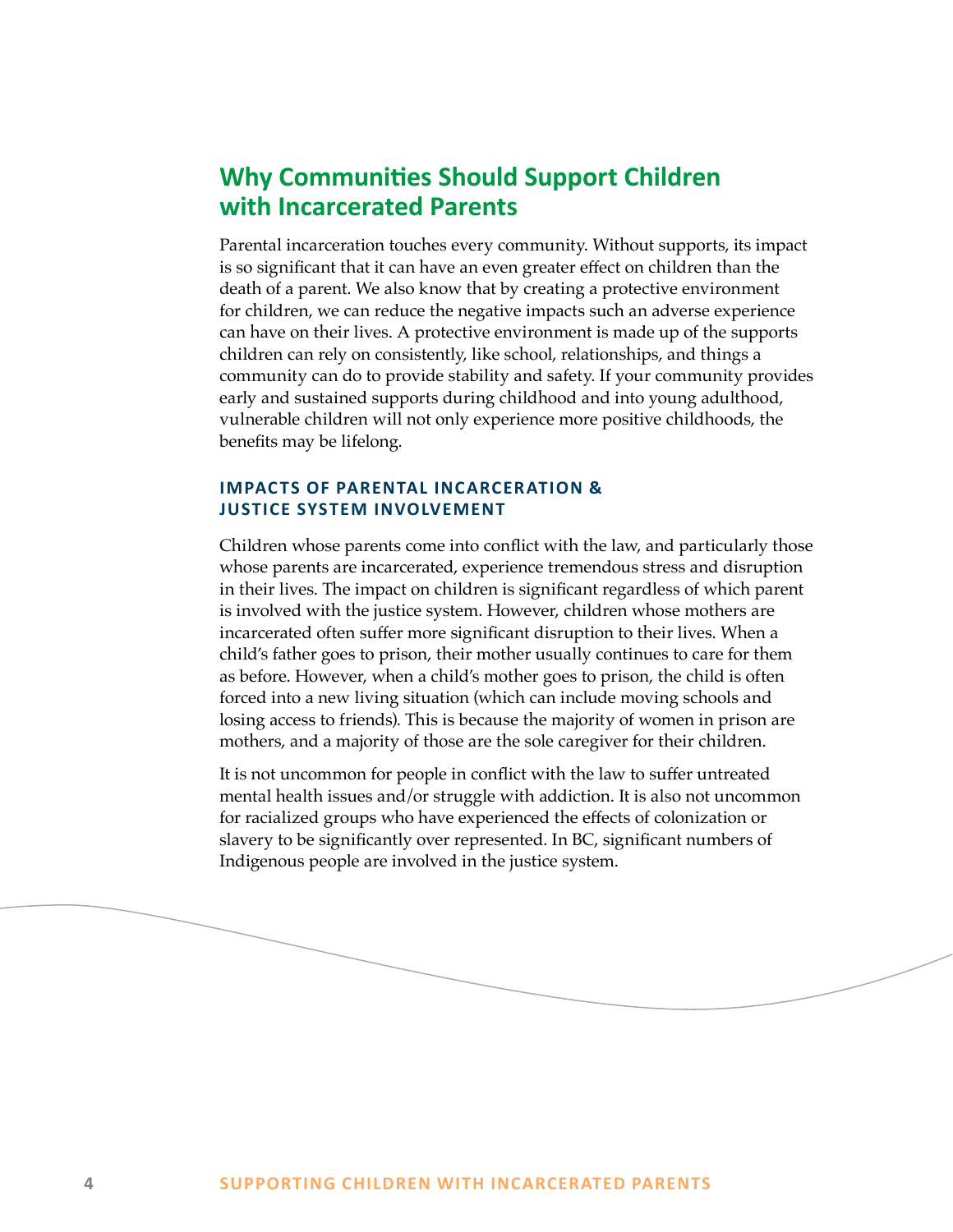Many children with incarcerated parents have lived in chaotic, confusing and sometimes unsafe situations. It is not uncommon for family violence to be the reason a parent comes into conflict with the law. Virtually all of these children experience multiple sources of trauma. The large majority also live in deep poverty and many suffer from poor nutrition. These experiences put children at greater risk for mental and physical health issues.

The particular vulnerability and marginalization of children with incarcerated parents are not sufficiently recognized in this country and these children do not always receive the care and protection they need. While there are calls for this to change, communities have the strongest role in supporting these children and until such time as better policies and greater federal and provincial funding are available, community leadership is critical.

The cost of not supporting children who experience parental involvement with the justice system — whether at the time of arrest, during imprisonment, or while under community-based supervision — includes increased likelihood of:

- Developmental delays
- Learning difficulties
- Poor school attendance and performance, and increased likelihood of dropping out before grade 12 graduation
- Drug use and addiction
- Poor social skills and difficulty forming positive personal relationships
- Poverty
- Homelessness
- Involvement in crime and incarceration later in life
- Gang involvement.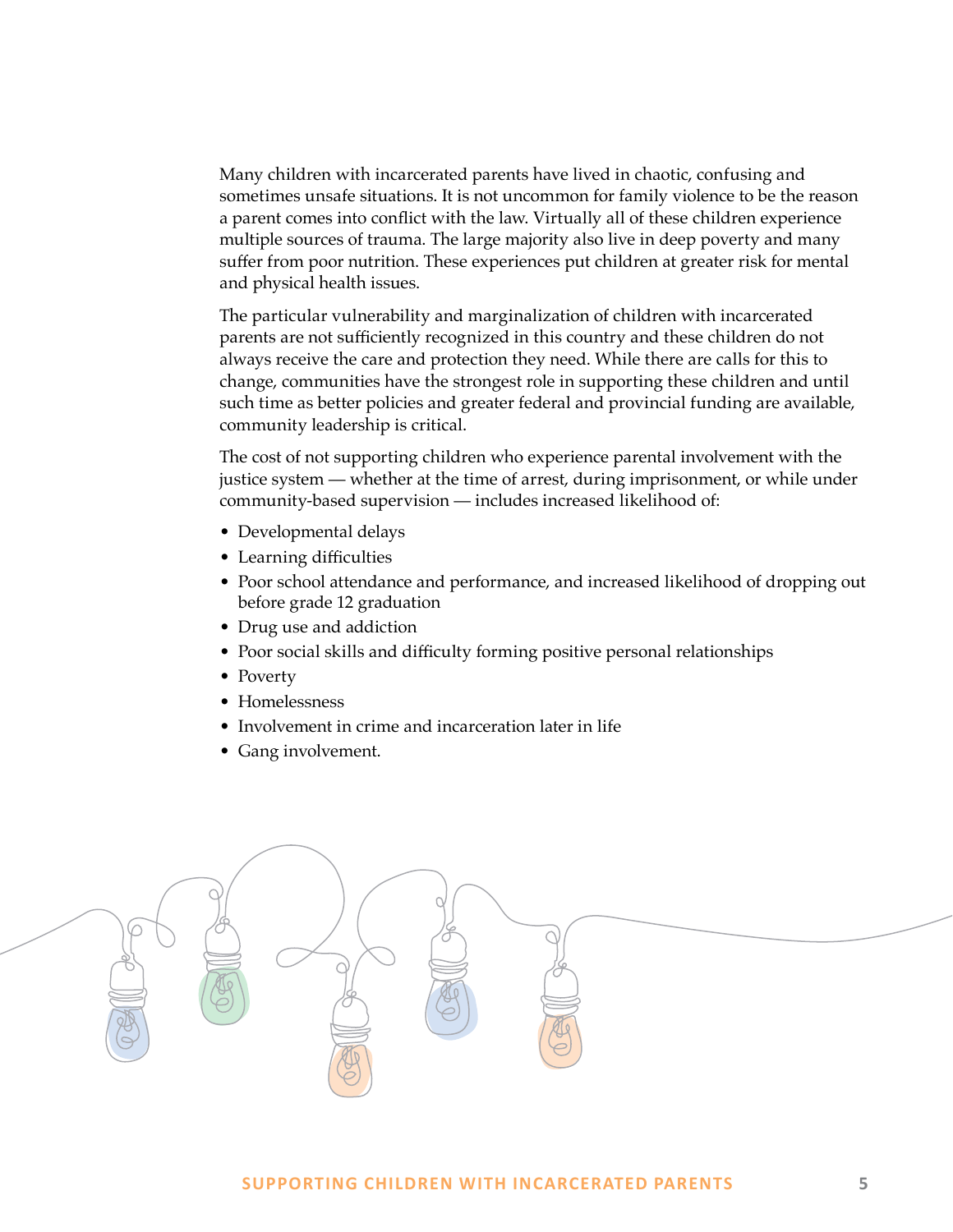# <span id="page-5-0"></span>**How Community Supports Benefit Children**

By offering support to children with incarcerated parents and ensuring that existing programs and services take their special circumstances into account, we can help these children develop resiliency, and grow into healthy and resilient adults.

# **DEVELOPING RESILIENCY**

Your community can help children grow into resilient adults. Because children with parents in prison usually experience stress and trauma from more than one marginalizing experience, they become worn down and often lack the skills to deal with negative situations. Helping these children build up their resiliency will equip them to overcome challenges both now and in the future.

To become resilient, children first need to believe in their own value as people and to understand they are not responsible for the actions of others, in particular their family members. Supports that welcome children openly, treat them with respect, and encourage them to share thoughts and concerns in an environment where they feel 'normal' are valuable in building resiliency.

# **RESILIENCY:** *How to help*

Your community can help enhance children's resiliency by:

- Treating them with respect and dignity
- Creating age-appropriate opportunities for them to succeed: through recreation, learning skills, social activities, becoming leaders and supporting younger children
- Offering mentorship, guidance, counseling or mental health support services
- Accepting them and making sure they are not stigmatized, rejected or excluded.

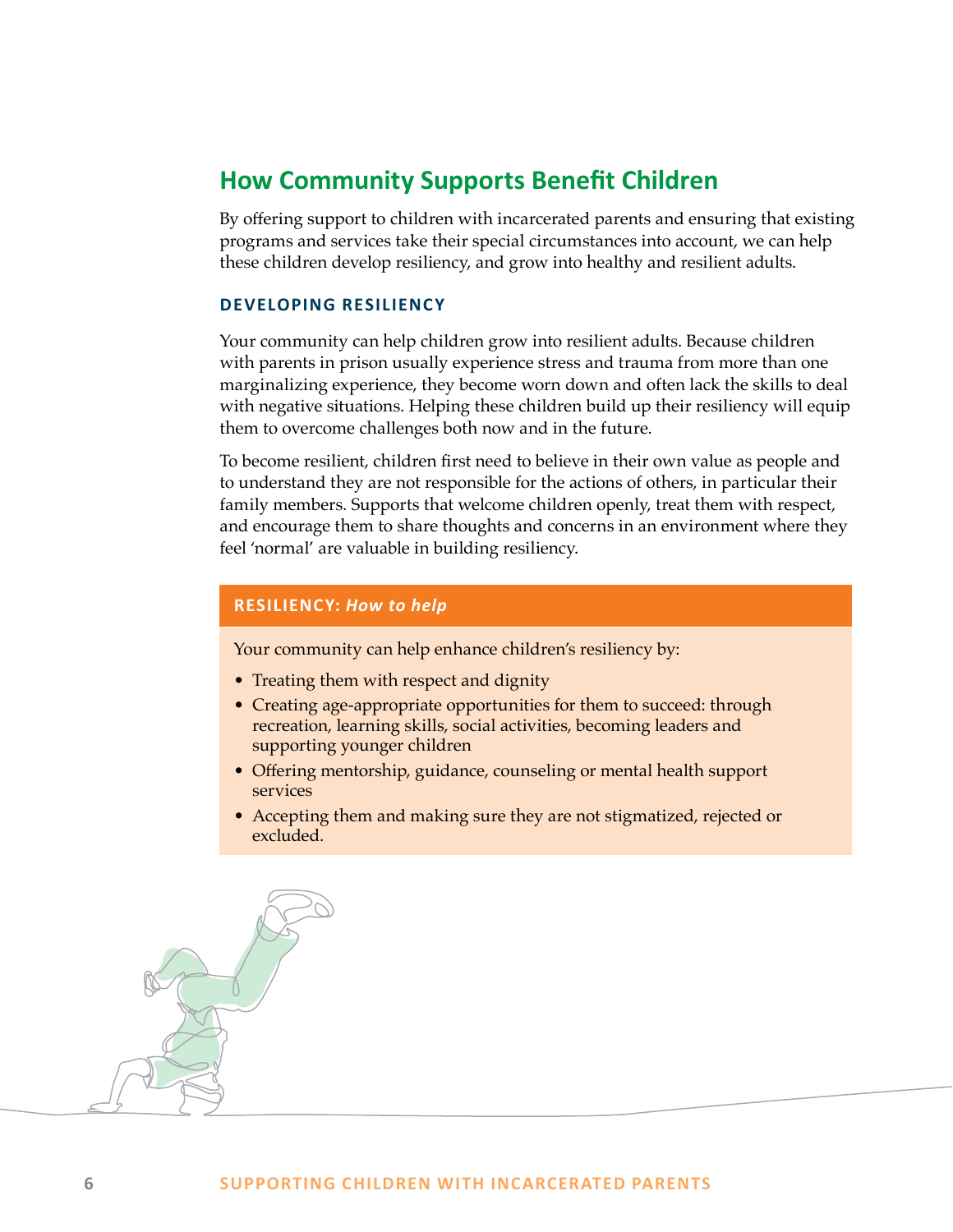### <span id="page-6-0"></span>**MITIGATING STIGMA**

Children who know their parents are in prison are often ashamed of this fact. Some families find this situation so shameful that they do not tell children where their parents are or explain the situation to them. This can lead to feelings of fear, confusion, abandonment and low self-worth.

It's not hard to understand why children feel ashamed of their parent's incarceration, as well as worried about what might be happening to them. Books, TV, movies and media all portray prisons as scary places and inmates as 'bad people'. Prisoner Halloween costumes, and 'cops and robbers' toys or games also contribute to stigma. Sayings like 'the apple doesn't fall far from the tree' and questions about what parents do for a living also make these children uncomfortable. They can worry that others will judge or reject them because of their parents' crimes. Indeed, some adults may tell their children not to play with friends who they learn have a parent in prison, over concerns the child doesn't come from a 'nice' family or may be a bad influence.

# **STIGMA:** *How to help*

You can take steps to ensure your community programs and services offer safe, non-judgmental spaces for these children by including sensitivity training for staff and volunteers. Biases are often deeply ingrained, so training should include explicit discussion of how to respond to people who seem different and how to avoid marginalizing various people and groups. It should be made clear that it is unfair to blame, mistreat or exclude children because of the behaviour of their parents.

People are often unaware of the hurt and damage that their attitudes, comments, and behaviour cause children with a parent in prison. Community leaders must help others understand how vulnerable these children are and intervene to stop comments or actions that may cause or trigger the stigmatization of these children.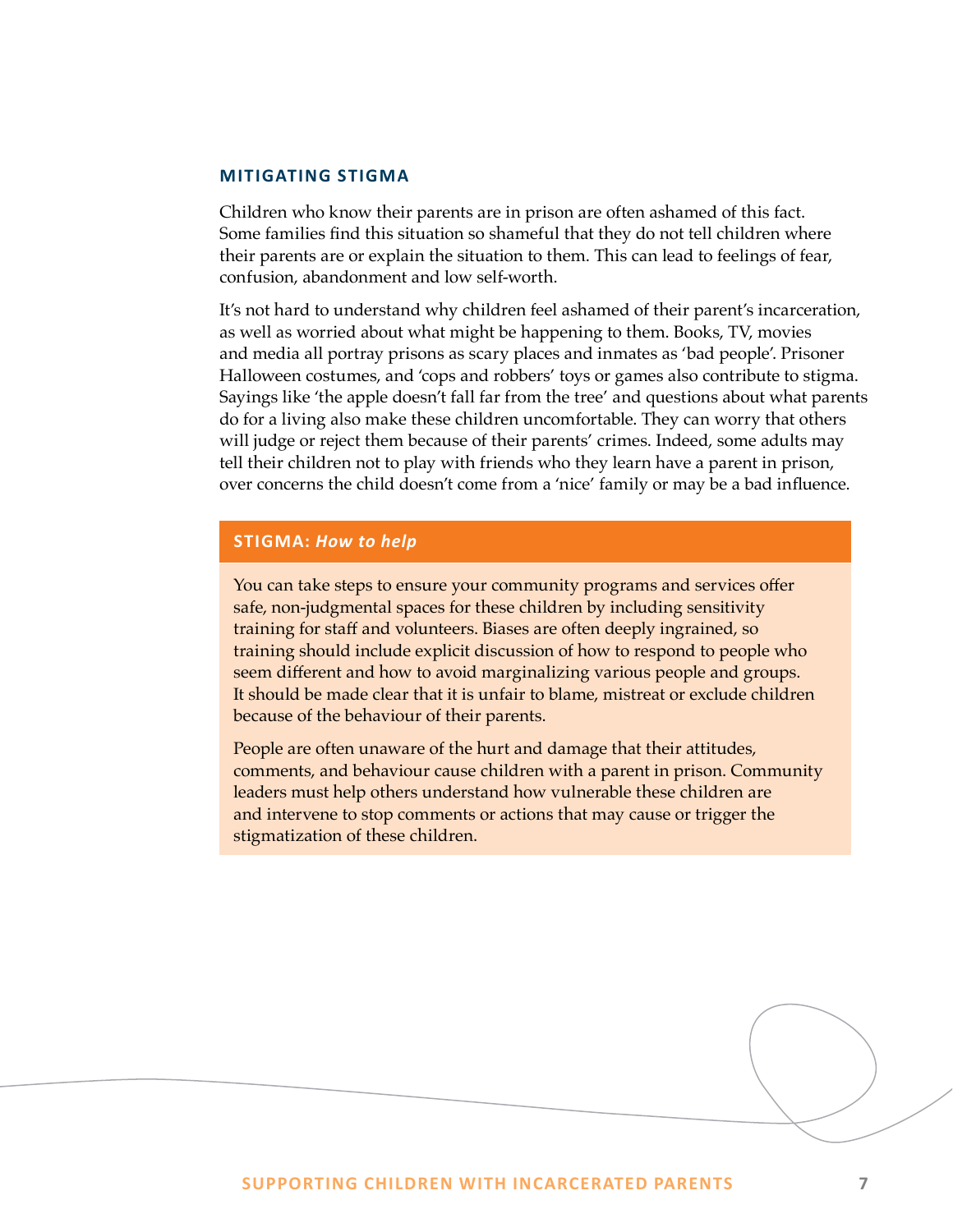## <span id="page-7-0"></span>**ADDRESSING DEPRIVATION**

As mentioned earlier, the majority of children with incarcerated parents live in poverty. When the incarcerated parent is the mother, poverty is often the driver that leads to her criminal involvement. Of course, poverty impacts children whose parents are not in prison as well. However, children with incarcerated parents are statistically more likely to experience extreme material deprivation than other children.

## *Nutrition and Health*

When children lack the basic necessities of life, such as housing, clothing, medical care and food, they cannot thrive. Deprivation has lifelong impacts on their development, as well as on their mental and physical health. Families in survival mode don't always have the ability to sufficiently comfort and nurture their children. This is hard on children, as they naturally seek out parental comfort when stressed.

Children without access to proper nutrition suffer decreased school performance: their constant hunger makes it hard for them to focus on learning and class activities. Poor nutrition also means they are less able to fend off or recover from colds and flus. They are more susceptible to serious illnesses that are themselves more likely to become chronic. From a mental health perspective, deprived children experience high levels of stress and anxiety, which negatively impact their energy levels, mood, and overall cognitive, emotional and social development.

While children are entitled to free medical care and poor children can also receive free basic dental care, the unfortunate reality is they often go without. Some families are unaware of the services children are entitled to receive at no cost. Even if they are, they often don't know how to access them or give up trying because of other barriers. For example, it can be extremely difficult to get to medical appointments with a sick child on public transit, particularly if there are other children at home. Families may not have a family doctor and may have been previously turned away from an overflowing drop-in clinic after a long trip to get there. Adults unable to afford over-the-counter medications or other treatments may not seek out care because they cannot follow-through with the doctor's prescription or recommendation.

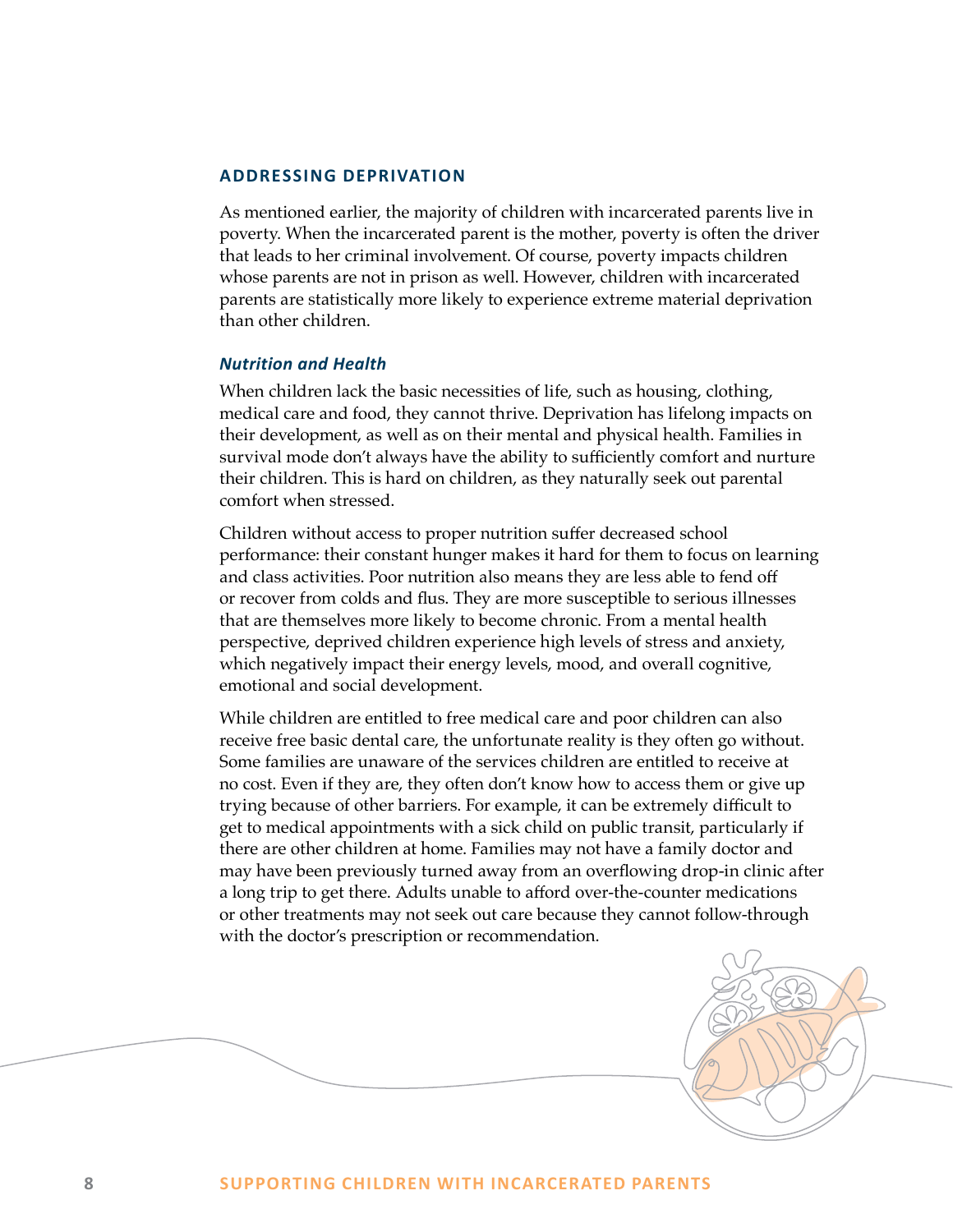# *Housing Instability*

Children are greatly affected by housing instability. The high cost of housing impacts many in BC, and children with a parent in prison often live in unstable home situations, for a variety of reasons. Parental incarceration can push the remaining caregiver further into poverty because they no longer have access to the incarcerated parent's financial contributions. Children from single-parent households can find themselves living with grandparents, for example, who are already struggling to live on their fixed retirement income. Sometimes children have to change where they live to be closer to their incarcerated parent. Whatever the reason, families impacted by incarceration can be struggling in the margins to find and keep housing. Many of the neighborhoods where such families can find a place to live will place children at greater risk of victimization and exposure to violence.

Some families become what is termed the 'hidden homeless' where they cannot afford their own housing, so they 'couch surf' with friends and family.

When children don't have a stable home, it impacts many aspects of their lives. The twin effects of making it harder for children to regularly attend school, particularly the same school, and to form friendships are among the most difficult impacts.

# **DEPRIVATION:** *How to help*

Your community can help reduce deprivation in a number of ways, such as:

- Creating or supporting breakfast or lunch programs at school
- Reducing hunger on weekends and holidays by sending home discreet backpacks stocked with food
- Including nutritious snacks/meals in any programs or services aimed at children with incarcerated parents
- Providing free cooking classes designed to teach children about very lowcost nutrition
- Ensure families know about medical and vaccination clinics in your community through schools, community centres and bulletin boards in public spaces
- Establish and/or participate in a volunteer-operated program that offers rides to children's medical appointments
- Create or contribute to a holiday toy bank
- Create or contribute to a clothing drive for cold weather clothing
- Support the building of low-income housing
- Support the establishment of family shelters
- Encourage food bank support and clothing drives for new clothes and shoes
- Create a community resource list for distribution to families.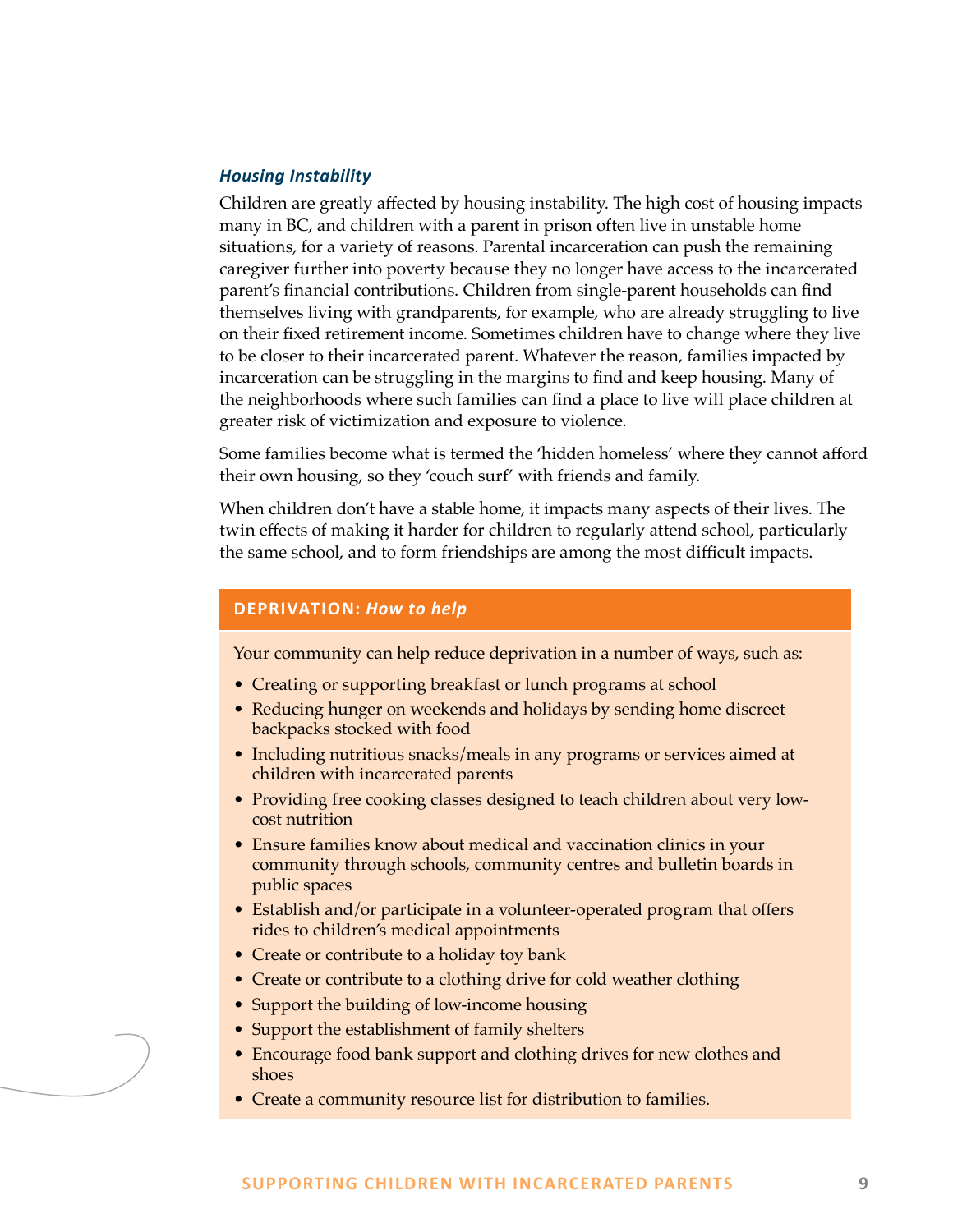# <span id="page-9-0"></span>**Getting Started: How to Build Supports for Children in Your Community**

Children whose parents are in conflict with the law have the same needs as their peers. A key reason they experience poorer life outcomes is because the protective environment most other children enjoy is weakened, either due to their parents' challenges (domestic violence, addictions, mental illness) or as a direct result of their parents' involvement with the justice system (stigmatization, separation from parents, economic impact of incarceration on the family).

Research shows communities can help children benefit from increased resiliency, elimination of stigma, a safer environment, and reduced deprivation by creating a protective environment for children that makes sure they have:

- 1. Caring adults in their lives
- 2. Housing (safe and stable)
- 3. A healthy start
- 4. Effective education
- 5. Play and recreation
- 6. Opportunities to help others
- 7. Physical and emotional safety

With these areas of focus in mind, your community can begin bringing together the appropriate community members and organizations to identify the best options for local support. Every community has its own strengths, resources and facilities. Parks, libraries, community centres, schools and churches are a few examples of spaces where communities offer their members enriching experiences, either through the opportunity for social connections and inclusion, or for access to programs and services. Many communities also have social service groups or charities that serve residents in a wide variety of ways. Nonprofit organizations may also offer programs and supports aimed specifically at marginalized groups and children.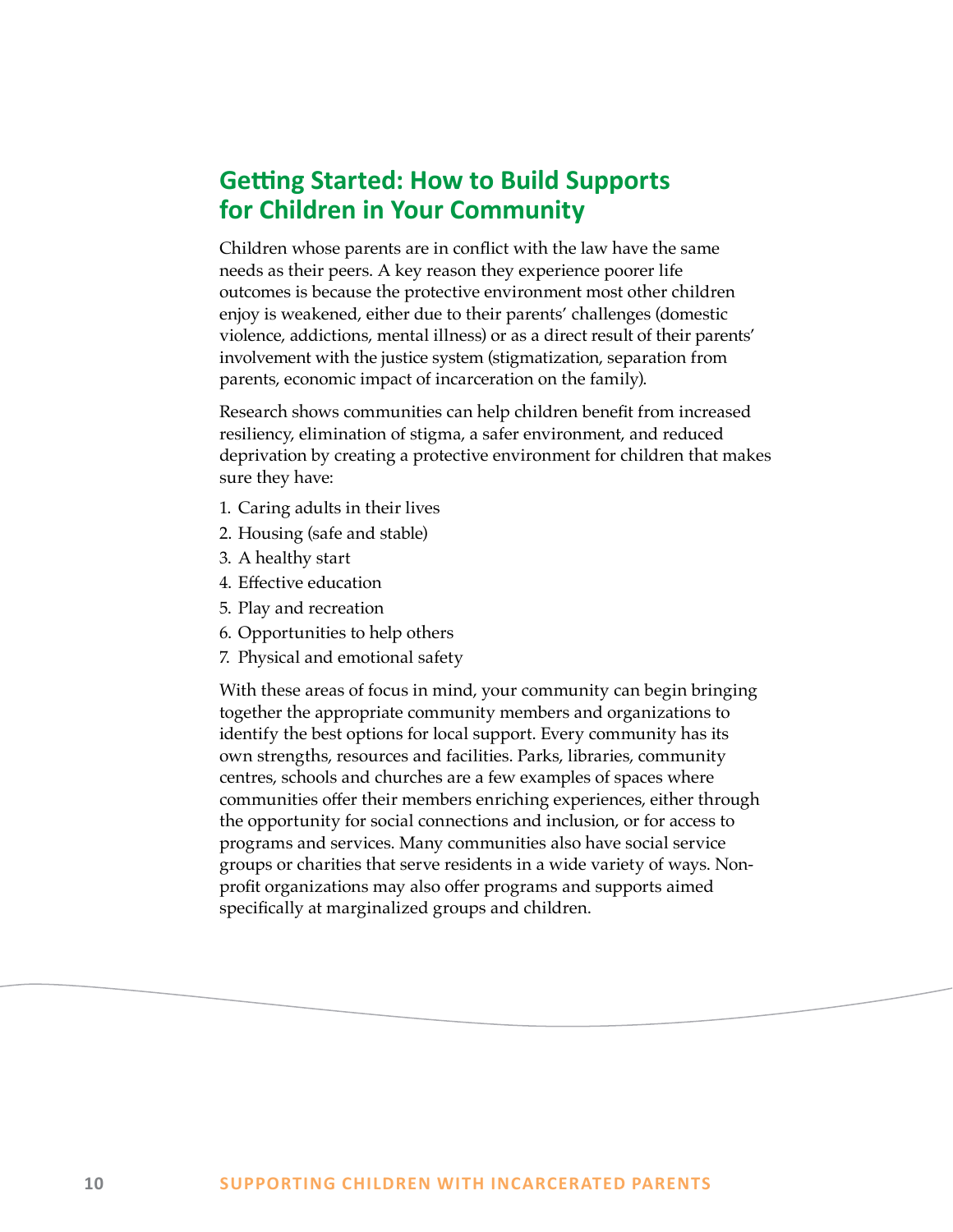All communities, no matter the size, should have access to governmentmandated services that include resources for children like health authorities, and supports through the Ministry for Children and Family Development or delegated Aboriginal agencies. These agencies have responsibility for vulnerable children that include but are not limited to: services for children and youth in need of extra support or protection; counselling; in-home support; respite care; parenting programs, and services to support children who witness violence.

# **A Protective Environment for Children**

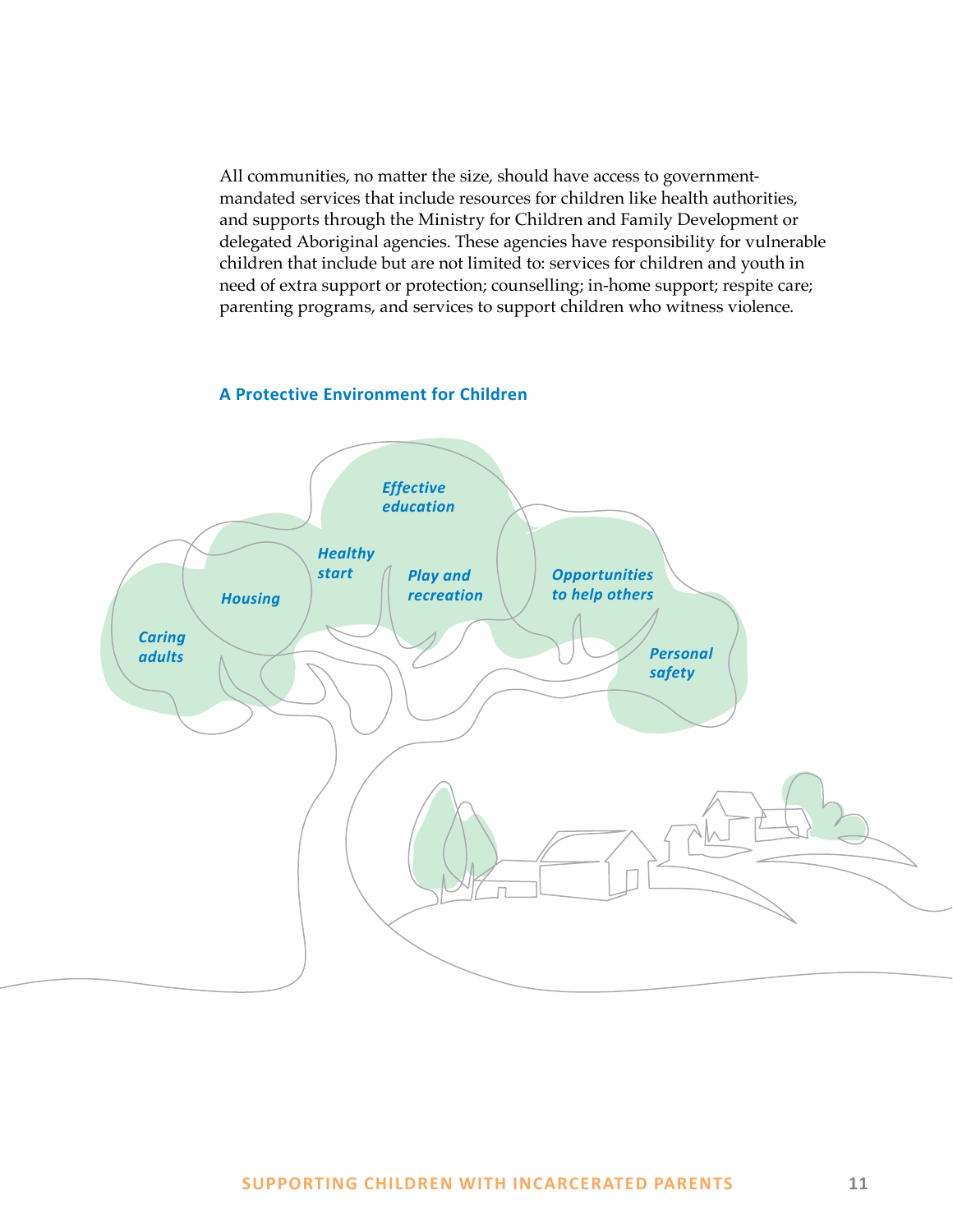### <span id="page-11-0"></span>**IDENTIFYING CHILDREN IN YOUR COMMUNITY**

To support children with incarcerated parents, you need to know who they are. Because they fear exclusion and stigmatization, these children or their families should not be expected to self-identify. Identifying the children who need special support is a very important task that will require careful attention. There is no list of children of incarcerated parents. Protecting the privacy of children and families is important, and privacy protection laws and policies may make it difficult for various agencies to share identifying information, even with those looking to help this group of children. As you create your own supports for children, you will need to make sure you also develop ways to protect the privacy of all involved and the confidentiality of the private information you may have access to.

There are few organizations which provide supports specifically for these children and an internet search can provide you information on what might be available in or near your community. The Elizabeth Fry Society of Greater Vancouver (EFry) offers a spectrum of services under its JustKids umbrella and it is currently the largest Canadian organization doing so. It could be a resource for your community as it offers technical support for any requests. The way EFry reaches children is through its relationships with their incarcerated parents (via in-prison programming) and through children's community caregivers. Parents are understandably protective of their children's identities and locations, so in order to reach the children in your community, it will be important to offer supports to children who match specific indicators of parental incarceration. Any children you end up supporting will either be children with parents in prison or those who are otherwise highly marginalized and in need of help, which will benefit both the children and your community at large.

While there is no sure way to determine the number of children in your community who are impacted by parental incarceration, local child protection or law enforcement authorities may be able to supply some insight on how many families may be affected. Generally speaking, the higher the community crime rate, the more children will be affected. Other indicators can be how busy local courts are and how many people work in the probation or parole office. Ask the local office what the average caseload is for one parole or probation officer and that will allow an estimate based on the number of staff working.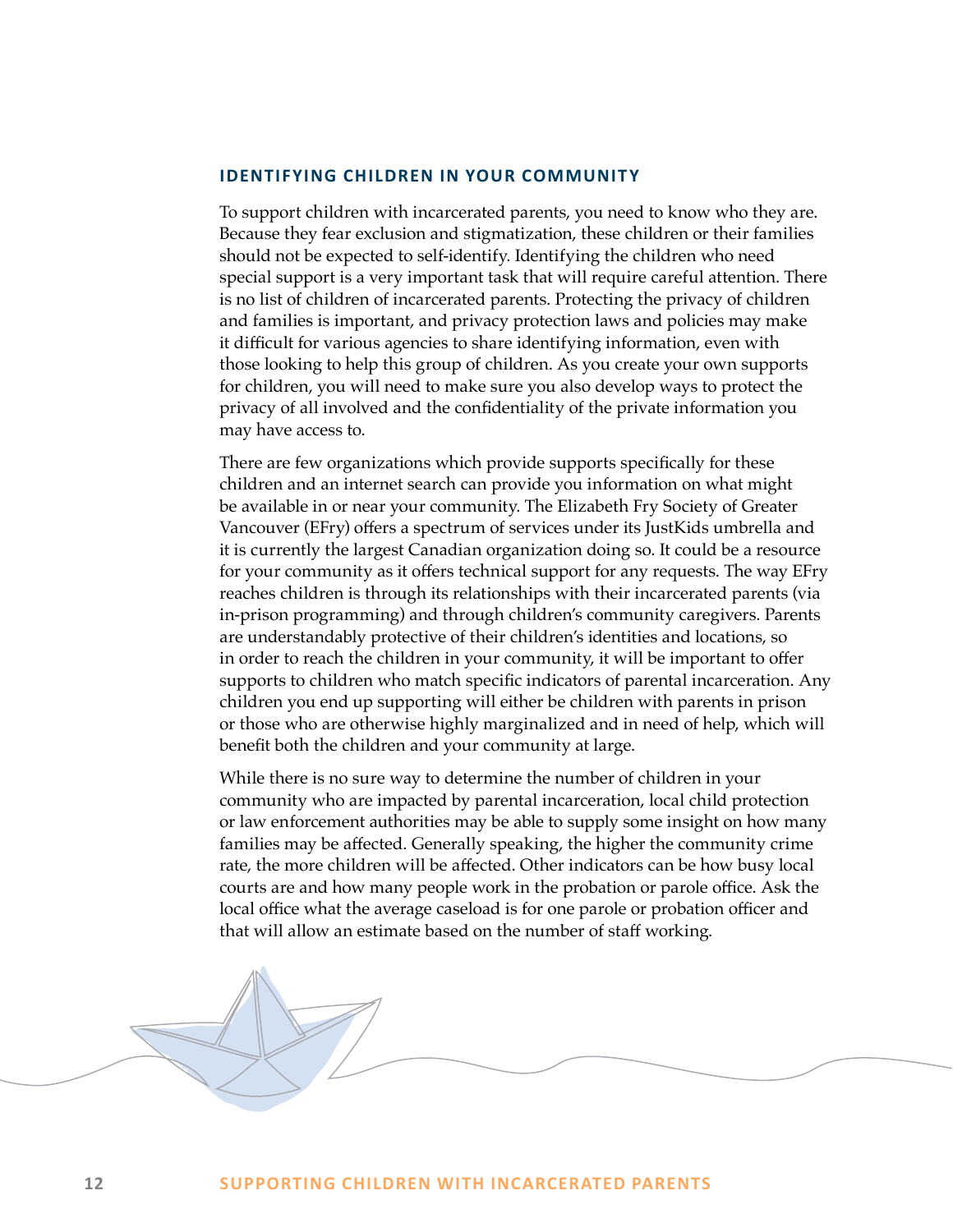<span id="page-12-0"></span>Your planning should be informed by an understanding of the many challenges children with an incarcerated parent tend to face. Discussions with professionals and agencies frequently in contact with these children may help you understand how these challenges present themselves in your own community. Challenges can include:

- Not attending school regularly or changing schools frequently
- Missing school for the same amount of time on specific days or intervals (prison visits only occur during the week and usually there are set visiting hours)
- Having few clothing options, clothes that are too big, too small or not suitable for the weather
- Coming to school with no lunch or snacks, or without having had breakfast. This may be related to low energy, volatile emotions, inability to focus or sleepiness
- Not having school supplies
- Frequent illness
- Being unable to participate in extra-curricular school activities requiring money
- Living with extended family members or in foster care
- Being bullied or bullying others.

Certain professionals may be able to help you reach children (through their caregivers or peers) once you have developed your supports. You can create basic materials outlining what you offer and ask them to share them with families. These people include:

- School personnel (counsellors, principals)
- Social workers
- Homeless shelters for women (with or without accompanying children)
- Charities that support women and children
- Probation or parole officers
- Police officers.

**REMEMBER**: Children from birth to 18 (and into adulthood) are impacted by parental incarceration. Your community can help children at every stage, from early childhood development through supporting teens' transition to work and adulthood.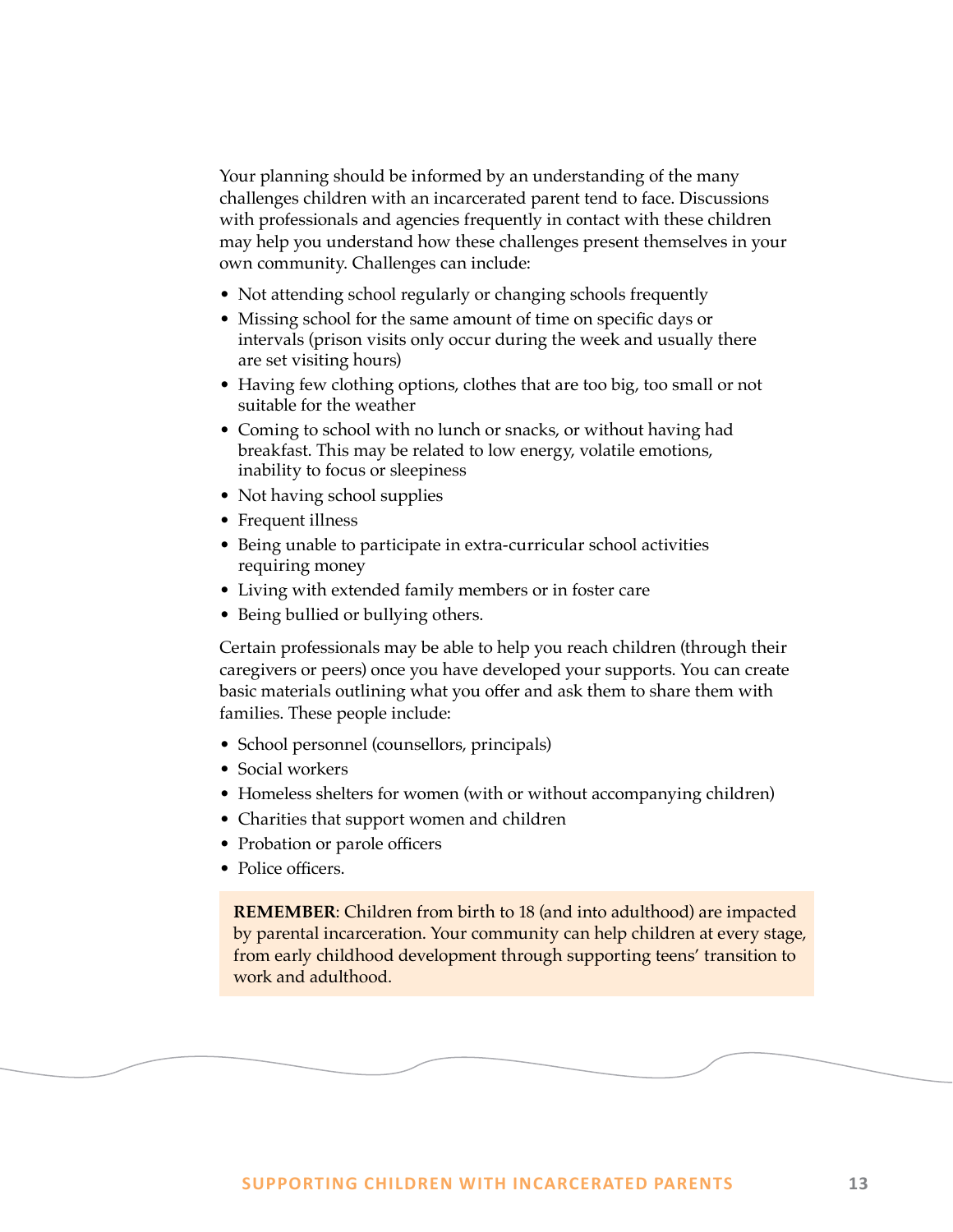### **SURVEYING YOUR COMMUNITY**

The first step in creating supports for children with incarcerated parents is determining what resources your community has (not just spaces or programs and services, but also people) that could benefit children and their families.

The effect of parental involvement in the criminal justice system upon children is not well understood, which makes it difficult for people to know how to support children — or even understand how badly they need support. When you first reach out to bring people together, it may be important to try to help everyone understand the hardship, risks, and challenges the children and their families face.

## *Providing Background Information*

Participants will likely have questions, such as:

- How many children are affected?
- Are these children that we already know?
- Where are these children living?
- What kind of problems do they have?
- Why are those problems different than other children?

While there is limited information available in Canada, Appendix A provides some answers to these questions and others.

Community mobilization is a capacity-building process that engages potential partners to develop a shared understanding of the issues, then planning, carrying out and evaluating activities together to improve or stimulate initiatives and programs in the community. While planning to enhance the protective environment for children with incarcerated parents, community members will recognize your community's unique assets and resources, and explore how these could be marshalled to better support these marginalized children and their families. In smaller communities, existing resources may be mostly informal, with people and groups relying on each other rather than on institutions and agencies for support. In larger communities, there may be more formal or institutional support available.

Whatever the size of your community, everyone who carries a formal or informal responsibility for the care, education and protection of children (including but not limited to agencies with a formal mandate to do so) has a role to play in supporting your most marginalized children to enjoy improved lives.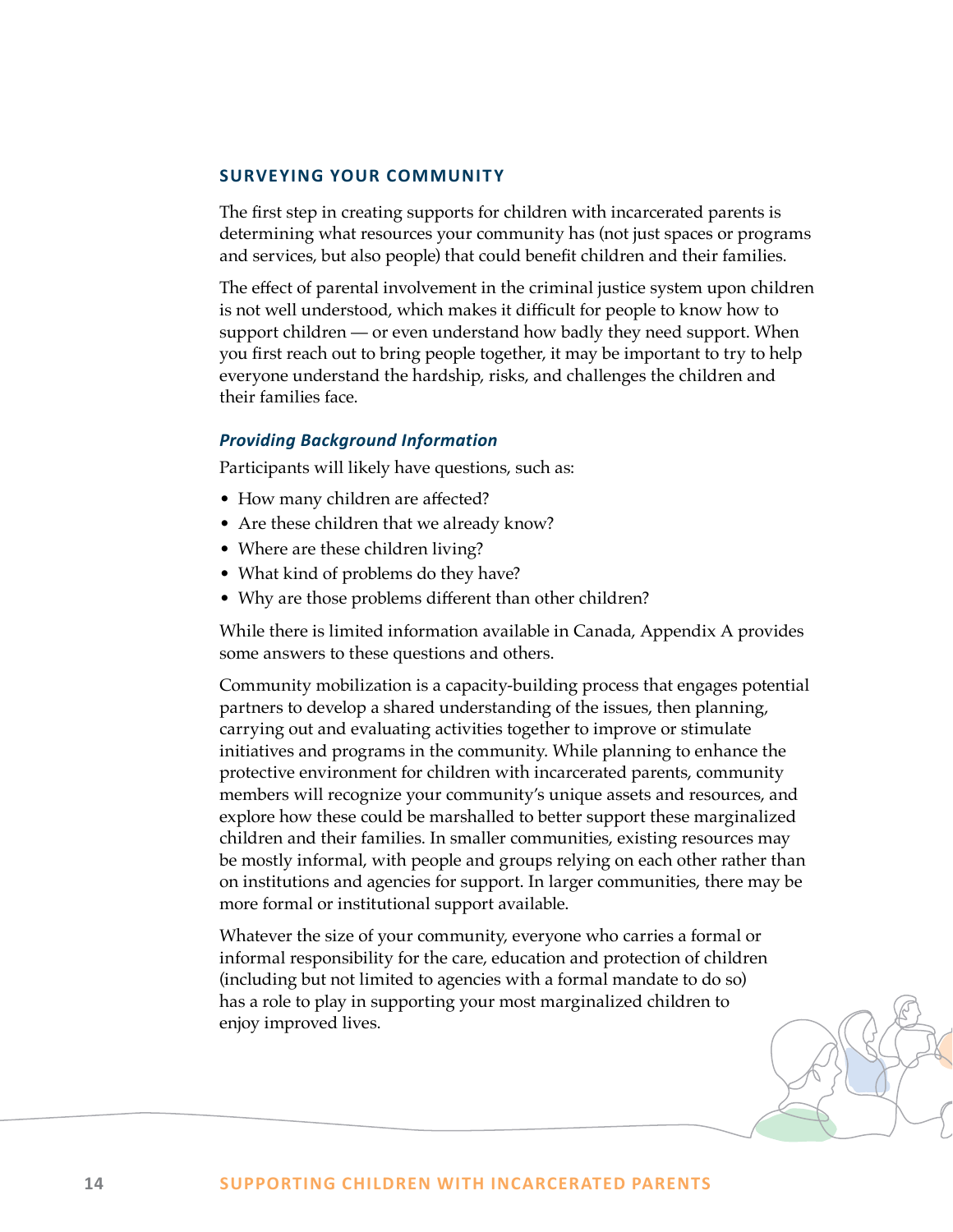# <span id="page-14-0"></span>**WHO SHOULD PARTICIPATE**

There is no hard and fast rule about who you should ask to take part in planning for or offering supports to children with incarcerated parents in your community. Anyone can provide some leadership and have something valuable to contribute.

Supports can take many forms. In some communities, support may consist of offering informal child care arrangements or discrete support to families in finding accommodation. In others, a spectrum of resources and services may be available. New supports can always be added, as your community is able to do so.

With the seven areas of focus mentioned earlier in mind, you may wish to consider inviting community leaders and elders, agencies and organizations responsible for child welfare and child protection, and representatives from some or all of the following groups to participate in planning how your community will improve how it supports children of incarcerated parents:

- Educators: teachers (preschool, elementary, high school), education assistants (who work with children who need extra support) or administrators (principals, school trustees)
- Social workers or counsellors working with the Ministry for Children and Family Development or Delegated Aboriginal Agencies
- Childhood development staff if the community has a centre
- Elders
- People who have raised or are raising children
- Members of service clubs that support children (Scouts, Girl Guides, Big Brothers/Sisters, Boys and Girls Clubs)
- Non-profit social service organizations that support children and vulnerable families such as youth group homes, family counselling programs, and daycares
- Non-profit social service organizations offering services to vulnerable women and children, such as transition houses for women fleeing violence, homeless shelters, and drug treatment programs
- Municipal or band council members
- Parks and recreation services (who can influence programs and services in city spaces and community centres)
- Librarians
- Police officers
- Medical professionals
- Businesses
- Faith groups and institutions
- Cultural groups
- Legal aid
- Students (such as high school student council or youth group participants).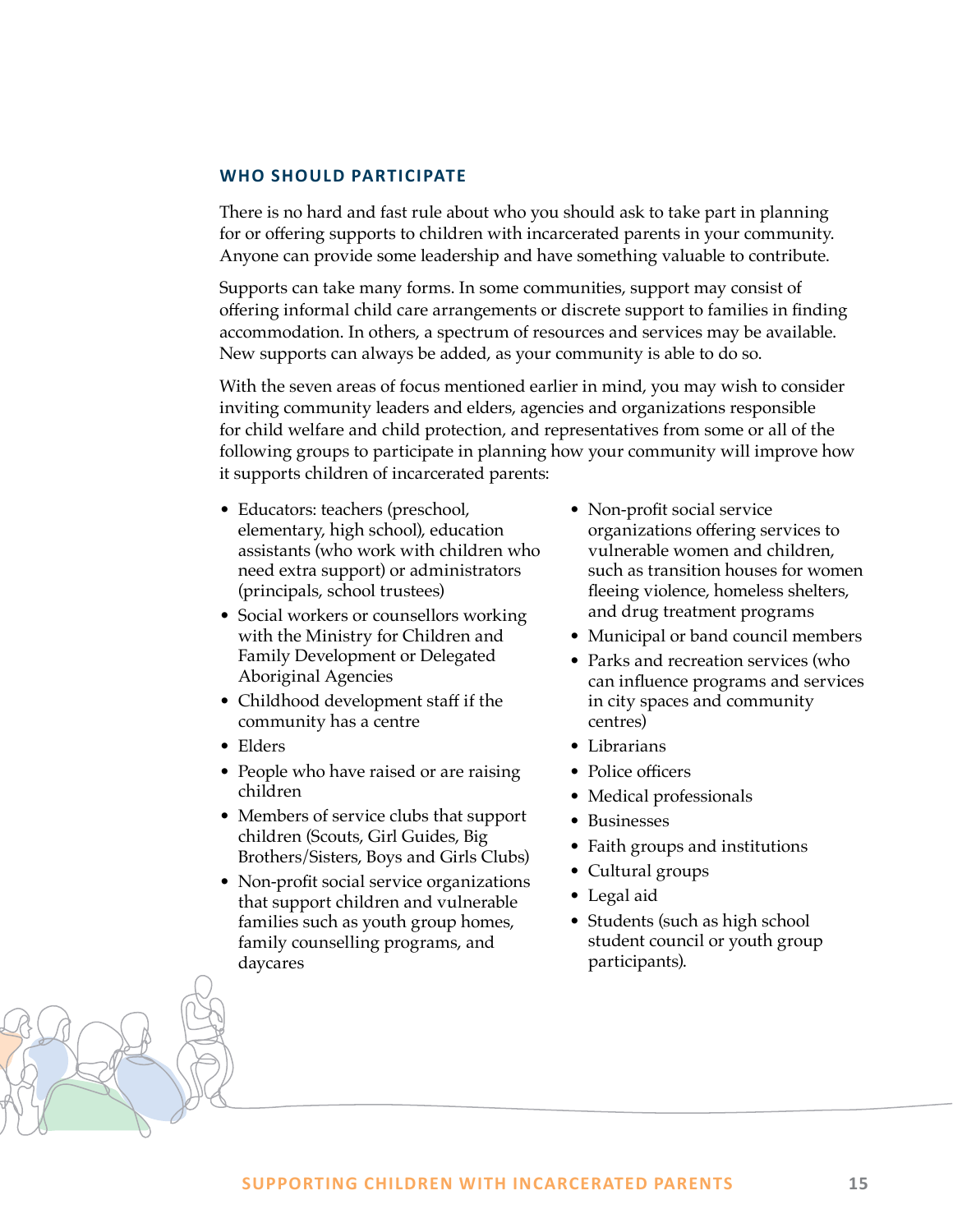### <span id="page-15-0"></span>**ORGANIZING A BRAINSTORMING MEETING**

Once you have identified people who might be able to help identify and/or offer supports for children in your community, invite them to a meeting to discuss ideas. This kind of meeting is often called 'brainstorming' because all thoughts and ideas are encouraged. People usually build on each other's thoughts or get new ideas after hearing others' suggestions that get them thinking.

You can hold one large brainstorming meeting, or a series of smaller ones, depending on how many people you want to invite and what works for everyone's schedule. If your invitation list is short enough, or if there are key people whose participation is particularly important, you may wish to talk to them first, so that they understand what is expected of them. A good brainstorming meeting can easily take two hours and many people will want to understand why the meeting will be a good use of their time before they attend. Try to explain the purpose of the meeting as clearly as you can and make it as relevant as possible to the people you are inviting.

At the beginning of the meeting, it is helpful to have everyone introduce themselves, particularly if they do not already know each other. Towards the end of the meeting, when people have had the benefit of brainstorming, it may be helpful to ask the group if they have any suggestions about other people who should be brought to the table.

### *You can ask questions such as:*

"Are there any potential participants missing related to where children go for …

- fun?
- advice or emotional support?
- protection?
- health services?
- connecting with their culture, their community, their peers?"

"Is there anyone in our community we don't see in the room who has a special role in supporting children, such as individuals, businesses, non-profits, schools, religious or faith organizations, groups, or anyone we may not have considered?"

Depending on your community and the group of people you have gathered, you can scale the discussion up or down. For example, if you live in a small, rural community and your meeting consists largely of caregivers, you may decide to focus on ensuring children have caring adults in their lives. If you are in a larger urban centre and have people with many different backgrounds at your meeting, you may want to set up eight flip charts (one for each topic area, and a separate one for the students) and collect people's ideas for each. A child only group can offer critical insight and help steer the larger group to potentially unconsidered critical needs.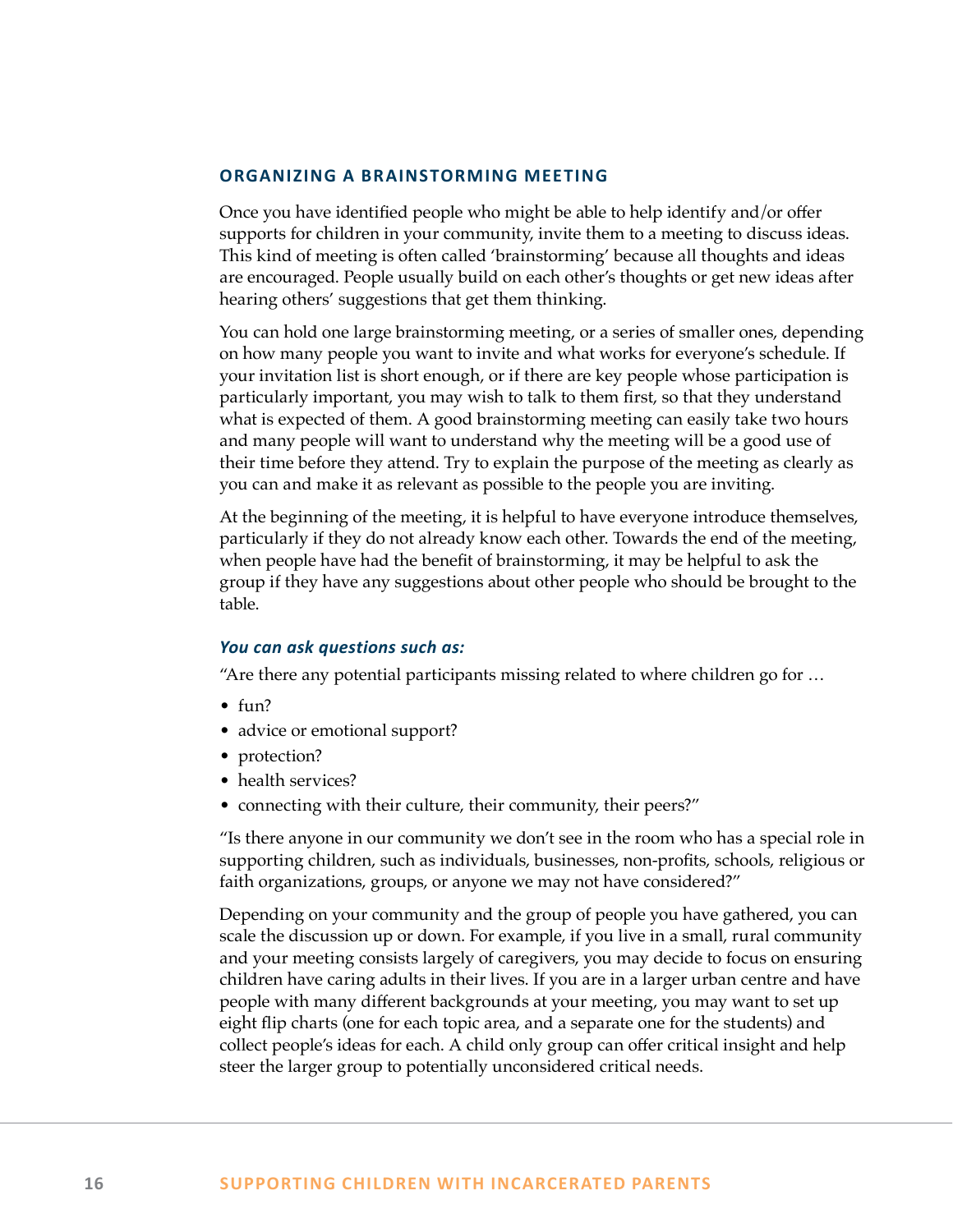There is no one way to approach planning for or supporting children. As long as people in a community care enough to come together to seek out ways to help, the children will benefit and your community will grow stronger. If a large meeting feels overwhelming, you can start smaller. Or, if a broader meeting is held at first and it seems like some participants are not comfortable speaking out, you can break into smaller groups, either in this initial meeting or through a series of smaller, more focused meetings later on.

# *Topics to Explore in Your Discussion*

As the first step in the planning process, you may wish to invite participants to offer their input into how the community can offer programs, services and other supports in some or all of the seven areas of focus where communities can help create a protective environment for children:

- 1. Caring adults in their lives
- 2. Housing (safe & stable)
- 3. A healthy start
- 4. Effective education
- 5. Play and recreation
- 6. Opportunities to help others
- 7. Physical and emotional safety.

Once the initial information has been collected, a key question for consideration is: "Are there particular individuals or agencies that are interested in working to improve on what is already being done in these areas, and are they willing to volunteer to do so?" There might also be other organizations or individuals who should be approached to contribute to the planning exercise. These should be identified.

Before the initial meeting breaks, the group should identify what action will be taken next (such as a planning meeting to hone the suggestions or follow-up with particular people). A summary of the discussion and a record of decisions made by the group should be produced and shared with all participants to make it easy to plan follow-up activities.

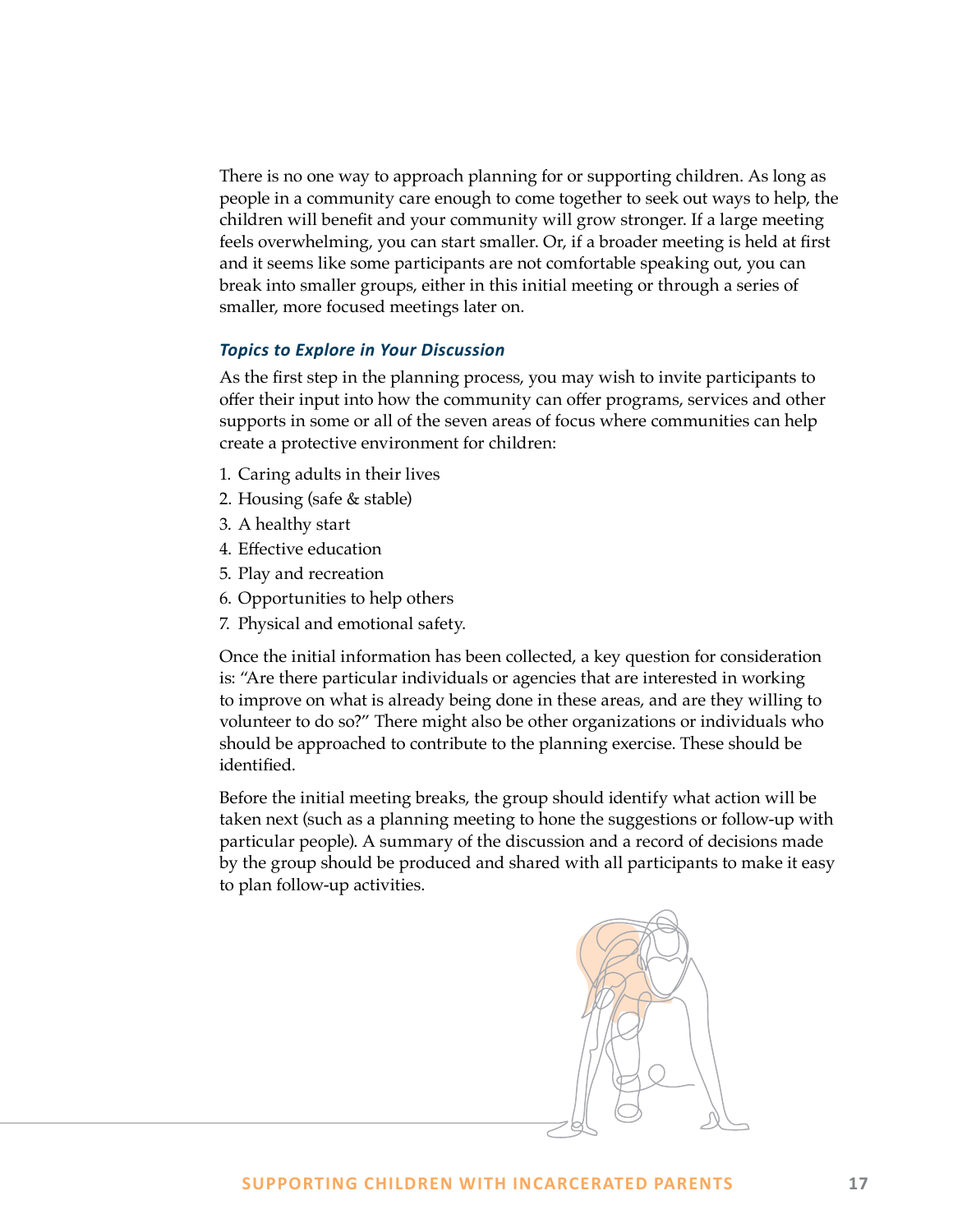# <span id="page-17-0"></span>**CREATING A PROTECTIVE ENVIRONMENT FOR CHILDREN: BUILDING YOUR PLAN**

Once your community group has explored what opportunities may exist to support children with incarcerated parents, it is time to create a plan to put those supports in place and to let families know about them if they already exist. If resources are not well known, it may be necessary to consider an awareness raising campaign to help children and families find their way to them.

Set some dates for follow-up talks with the group to finalize goals to work on. Try to make the goals as specific as possible, describing what is to be achieved for children and the community environment desired (vision). The wording should clearly explain the reason the group is working together and what it seeks to accomplish. An example of a clear vision statement might be "Children of incarcerated parents in our community will have access to opportunity, care, and love now and in the future." The goals to achieve that vision statement will likely be linked to some or all of the areas of focus mentioned in the protective environment. An example of a goal related to an area of focus be might "A pool of volunteer drivers will be available to take children and their mother/caregiver to medical, dental, and pre-and-post natal appointments."

As you move forward in the process, your planning will become more concrete. You may find it works to identify things your community will begin doing right away and others that you will work towards or revisit at a specific time in the future. Include information on who will do what by when, and for what reason or what the activity will achieve. Set dates to review the plan. If one of the strategies was unsuccessful, the group can consider "did we miss a step important for the plan element or initiative?" or "is there someone better placed to advance the plan item?" before continuing on with other elements of the plan.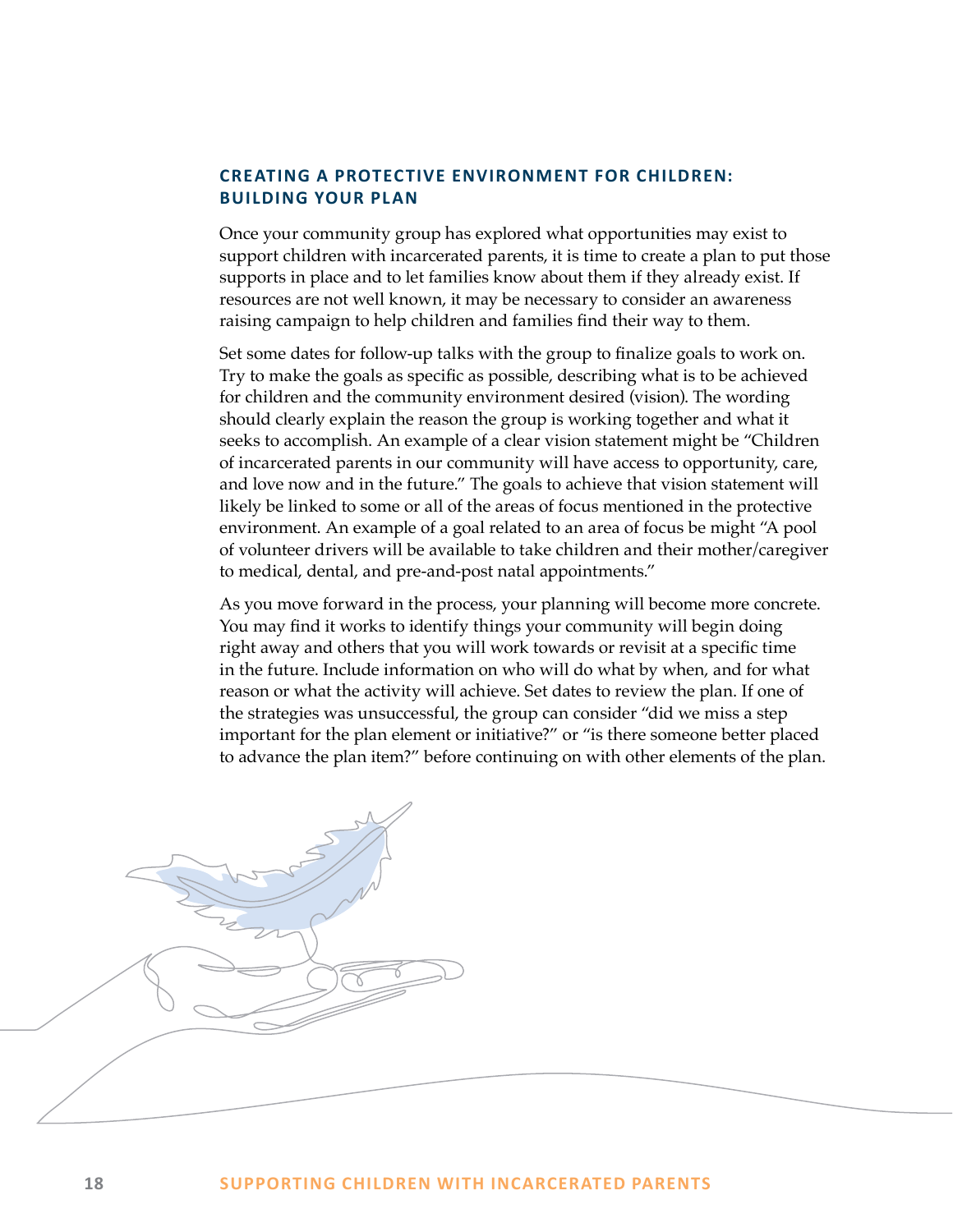# <span id="page-18-0"></span>**EXAMPLES OF IDEAS FOR COMMUNITY SUPPORTS THAT CREATE A PROTECTIVE ENVIRONMENT**

There is a wide range of possible supports your community may wish to consider. Below are some examples of things communities can offer.

# *1. Ensuring children have caring adults in their lives*

- *• Babysitting/caregiver respite:* In small communities, this can be an informal group of people who know and trust each other, who care for each others' children. In larger centres, formal daycare or sitter programs can be offered (ideally at no cost).
- *• Mentoring & role modeling programs:* Ideas include but are not limited to Big Sisters/Brothers; school-based programs where older children are matched with younger ones (this can also provide older children an opportunity to help others); community members offering to mentor teens (may be related to employment interests); adults who experienced parental incarceration can connect with children and demonstrate positive futures despite this challenge.
- *• Counselling services:* For children on their own and/or with caregivers or parents.
- *• After school programs and activities:* Recreational, skills development or social service programs (available at very low/no cost). Drop-in centres are another option to give children a place to be but without a scheduled commitment.
- *• Parenting support:* Courses or informal support for parents and caregivers.
- *• Cultural and hereditary tie programs:* Ideas include workshops with elders or leaders with links to the child's cultural, religion, language ties and can include supports like youth advisory groups, spirituality or religious groups.

# *2. Housing : Having a safe, stable place to live*

Finding stable, affordable housing can be very difficult for the families and caregivers of children whose parents are in conflict with the law. Beyond working with their municipal authorities to increase the availability of affordable housing, there are a number of strategies that communities may consider using to maintain and expand affordable housing, such as:

- *• Identify people in the community* that might have basement suites or unused housing capacity. Then develop ideas to connect with them to see if they can make places to live available. Some ways to do that include reaching out to religious or cultural centres such as churches, mosques, temples, and friendship or community centres.
- *• Create a single list that brings together the housing vacancies in your community.* This can make housing easier to find. Consider making the list available in predictable places like a bulletin board in a laundromat or library, or a designated web location or source like craigslist.
- *• Develop a list of people willing to share their housing* by reaching out to people likely to have space in their homes, such as senior citizens or people with children leaving home.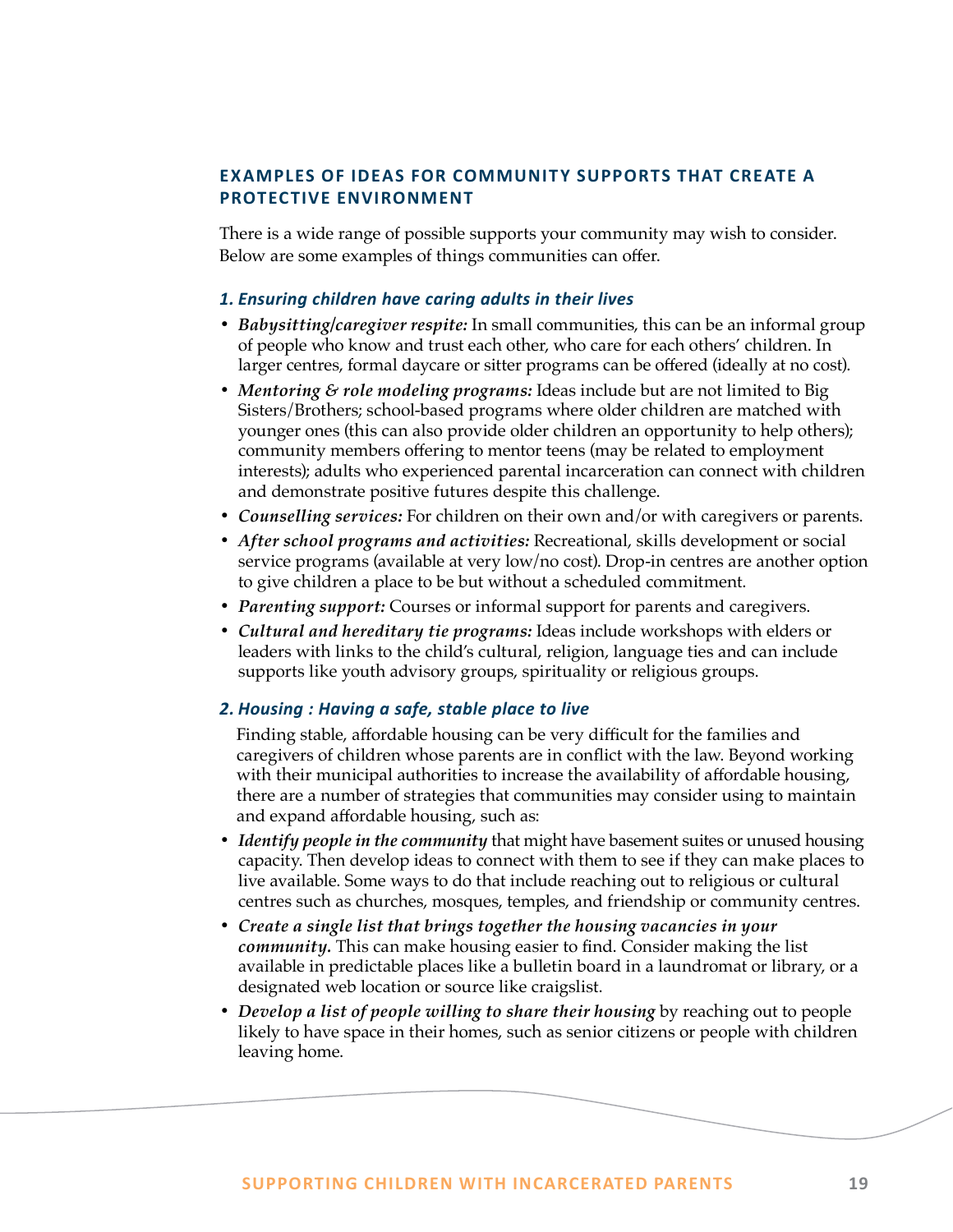# *3. Healthy Start*

- *• Prenatal support:* You can help poor women deliver healthy babies by providing food banks with pre/post-natal vitamins for pregnant and nursing women.
- *• Mom-and-Baby or parenting programs and services:* Poor mothers can feel uncomfortable and embarrassed to go to programs where others seem more affluent. Strategies to include them or offering different programming times or more comfortable locations (such as at Friendship Centres or drop-in centres) can help encourage mothers to take part in these programs, which strengthen parent-child attachment and help build a child's resilience. Sessions can be advertised in ways that will reach these parents, such as through posters at food banks, laundromats or band offices.
- *• Emotional Support:* Many are unaware of what to expect as new parents. Since low income women often self-exclude from programming, volunteer home visiting programs can make a positive difference. Emotional support is very helpful, especially for women who are single parents. It is also very helpful to look after the baby or child while the mother gets a break to do personal care such as taking a shower or having a nap.
- *• Medical and dental clinics:* Pursue having drop-in medical clinics opened in your community, ideally with multi-disciplinary care teams (doctors, nurse practitioners, social workers etc.). Your local Division of Family Practice may be able to help with this. Also, work with local dentists to establish who is willing to provide free-to-patient child dentistry referral networks. Identify who will link children in need with a dentist willing to help for no cost, or the costs of supplies. Create cards or posters with this information so that it can be promoted where families will see it.
- *• Driving pool:* Develop a list of qualified drivers willing to volunteer to drive children and caregivers to health-related appointments for children.
- *• School break food hampers*
- *• Meal-centric holiday celebrations:* Free Santa lunches etc.
- *• Free cooking classes for tweens and teens:* These would include nutrition education and meals, with a focus on eating well on a small budget
- *• Reducing unintentional stress and trauma.* Appendix C lists resources for government workers like police, social workers, and others on modifications to reduce negative effects on children and ensure their healthy starts.

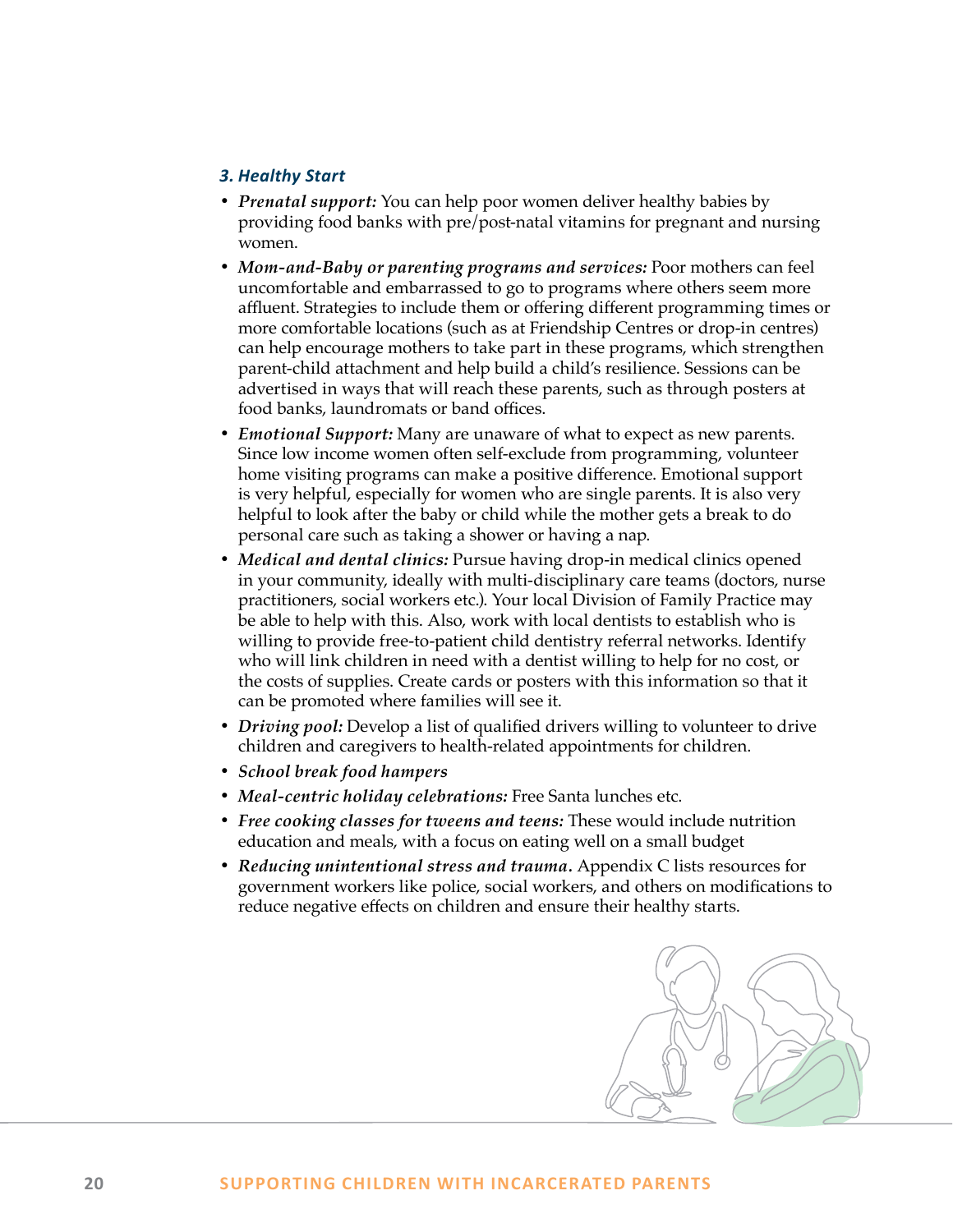# *4. Education*

- *• Tutoring:* Volunteer tutors or remedial programs can provide academic support to help improve school performance and self-esteem.
- *• Access to school counsellors or Indigenous liaison workers*
- *• Indigenous education curriculum and classroom resources*
- *• School meal programs:* Children learn better when they are not hungry. Breakfast and lunch programs will also contribute to overall nutrition and long-term health.
- *• Leadership opportunities:* Provide opportunities for children to contribute to their school through service-related activities. These may be student-led ideas or school priorities. Ideas can cross-support other areas. For example: Planting a school community garden, nurturing it and harvesting the vegetables to eat.
- *• Job preparation:* Help teens become job ready with free support in building a resume, tips on looking for work, an overview of expectations employers have, employee rights, and interview practice. Communities may also be able to offer job training or work experience opportunities.

# *5. Play and Recreation*

Recreation is very important to children. Your community can make a big difference in children's health and well-being by making recreation opportunities readily available at little or no cost.

- *• Free passes to recreation centres* Many cities in BC offer Leisure Access Passes, which provide free access to recreational activities like swimming and skating (including skate and helmet rentals) for low income families. If your community has a recreation centre but does not offer such a pass, you can explore making this available and then letting social workers, local schools, newspapers and radio stations know so that they can promote it.
- *• Skills programs and camps* If your community offers programs and camps at your recreation centre through Parks and Recreation, it may be possible to offer these free to low income children, which will capture children with incarcerated parents. Programs that link children to nature can be particularly important for children.

Also, some charities offer such programs. Connect with charities in your community to find out what might be available. For example, in Greater Vancouver's Lower Mainland, EFry operates Blue Sky summer and spring break sleep away camps for children ages six to sixteen. These camps are very low cost or can be free in exchange for volunteer work by caregivers. EFry also offers day camps on Saturdays when school is in session. These are called Saturday Club and like the other EFry camps, no child is turned away because their family cannot afford to pay. The camps all offer fun experiences, supportive adults to supervise and nutritious meals. For information on the EFry camps or how to start one in your own community, call 604-520-1166 and ask for JustKids. If the number is long distance, you can call EFry free at 1-888-879-9593.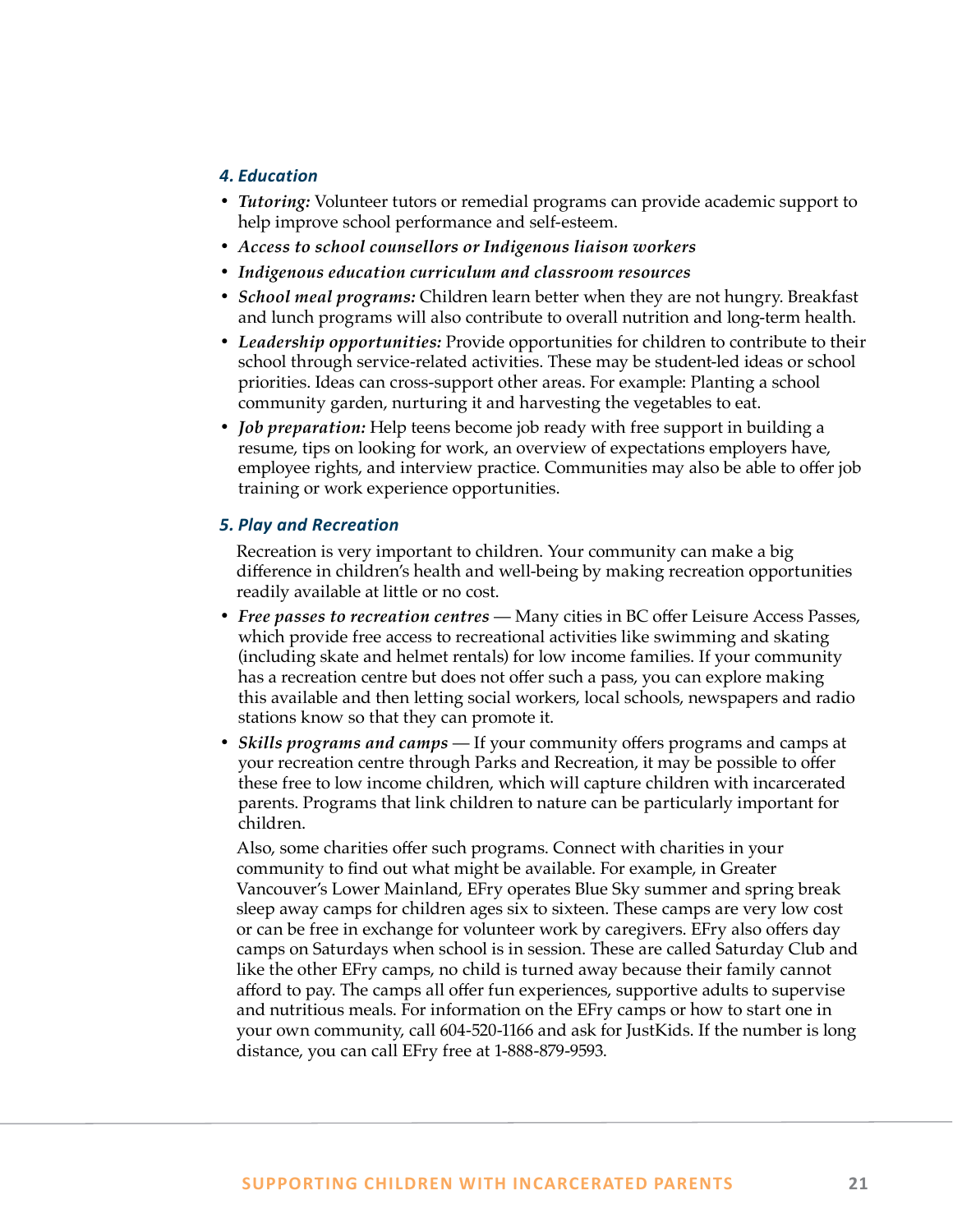*• Youth lounges* — If your community has a recreation centre or a library, by operating a drop-in youth lounge, you can provide a free, safe place for children and youth to gather. If possible, provide some recreation choices, like a ping pong table or computer gaming system. A TV with cable or satellite service could also be welcome, as could a source of music. If it's affordable, offer nutritious snacks, so that young people can access food after school.

# *6. Opportunities to Help Others*

Being successful and having something to offer other people is an important part of self-esteem. Creating opportunities for children to offer help or show leadership are important. Some examples include:

- *• School and community leadership and volunteer opportunities* such as recreation or art programs.
- *• Social events and cultural practices* such as helping organize events or helping an Elder gathering medicinal plants.
- *• Older teens can babysit or mentor younger children.*

## *7. Physical and Emotional Safety*

Many children of incarcerated parents will have seen violence and experienced severe parenting styles or punishment. Caregivers coping with the difficulties described in this handbook have a greater likelihood themselves of responding in the same way. As well, they can be at increased risk of victimization in their neighborhood. It is not uncommon for children to respond by being distrustful of adults, having trouble forming close personal relationships, or isolating themselves. Creating opportunities for children to develop healthy relationships, develop friends and peer supports, and increase their social inclusion are crucial to helping them overcome the damaging effects of violence and victimization. Some examples include:

- *• Structuring recreational or sport activities to model behaviours that lead to likeability and give children the opportunity to practice behaviours related to making friends* such as 1) a friendly greeting involving making eye contact, smiling warmly, speaking loudly enough to be heard and using the other person's name (if known) when team players greet the opposing team; 2) offering a compliment such as "nice shot", and 3) small acts of kindness such as sharing food or helping the other team load their gear.
- *• Structure activities into small groups* such as children working in twos on scavenger hunts.
- *• Develop a Trusted Adult Policy that individuals, groups, or organizations working with children can implement* such as "Listen carefully. Look for what's going on under what is said (the context). Look interested and use eye contact with the child when they speak. Respond by acknowledging what was said and offer to help when there is a problem. Keep promises made. Tell the truth. Set clear boundaries on expectations of behaviour and maintain them consistently. Establish routine ways of dealing with problems. Be open and acknowledge mistakes."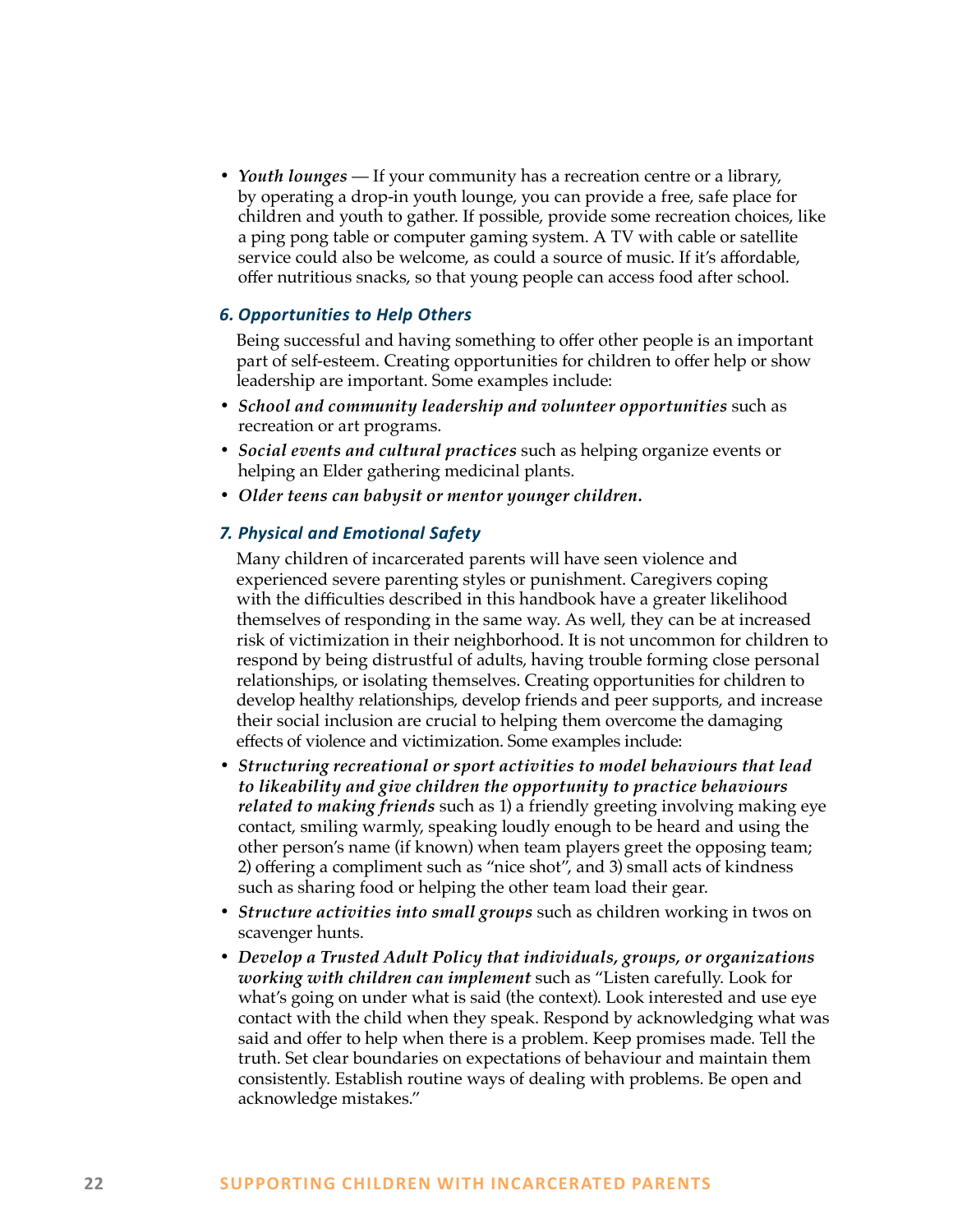- *• Collect old cell phones to be available for safety planning.* Old cell phones, even without a SIM chip or cell carrier, will dial 911 for emergencies. Youth may feel safer returning home later in the evening knowing that they can call for help.
- *• Schools can develop a proximity "parent phone tree" registration program* so that parents can arrange after school pick-ups or "walking trains" for children. New or isolated parents may not have the network or relationships to draw upon the informal care giving that parents and caregivers in a neighbourhood often offer each other.
- *• Develop a school counsellor outreach strategy.* Have school counsellors periodically visit classes during less structured time such as art classes, PE or after school activity clubs. Involve them in opportunities to speak with and build rapport with children. Children are more likely to ask for help from those they know and feel comfortable with.

**NOTE:** To ensure you do not perpetuate stigma, you will want to take care with how you market your supports. Children old enough to understand may be sensitive to participating in programs branded as only for children with parents in prison. In most instances, it will be counterproductive to develop programs that openly target only those children whose parents are in conflict with the law. For some activities, it will be helpful for the adults leading them to have some basic training on trauma-informed, gender appropriate, and culturally sensitive approaches to dealing with vulnerable children. Investigate resources in your community for training, such as a local college or through your health authority, or look online.

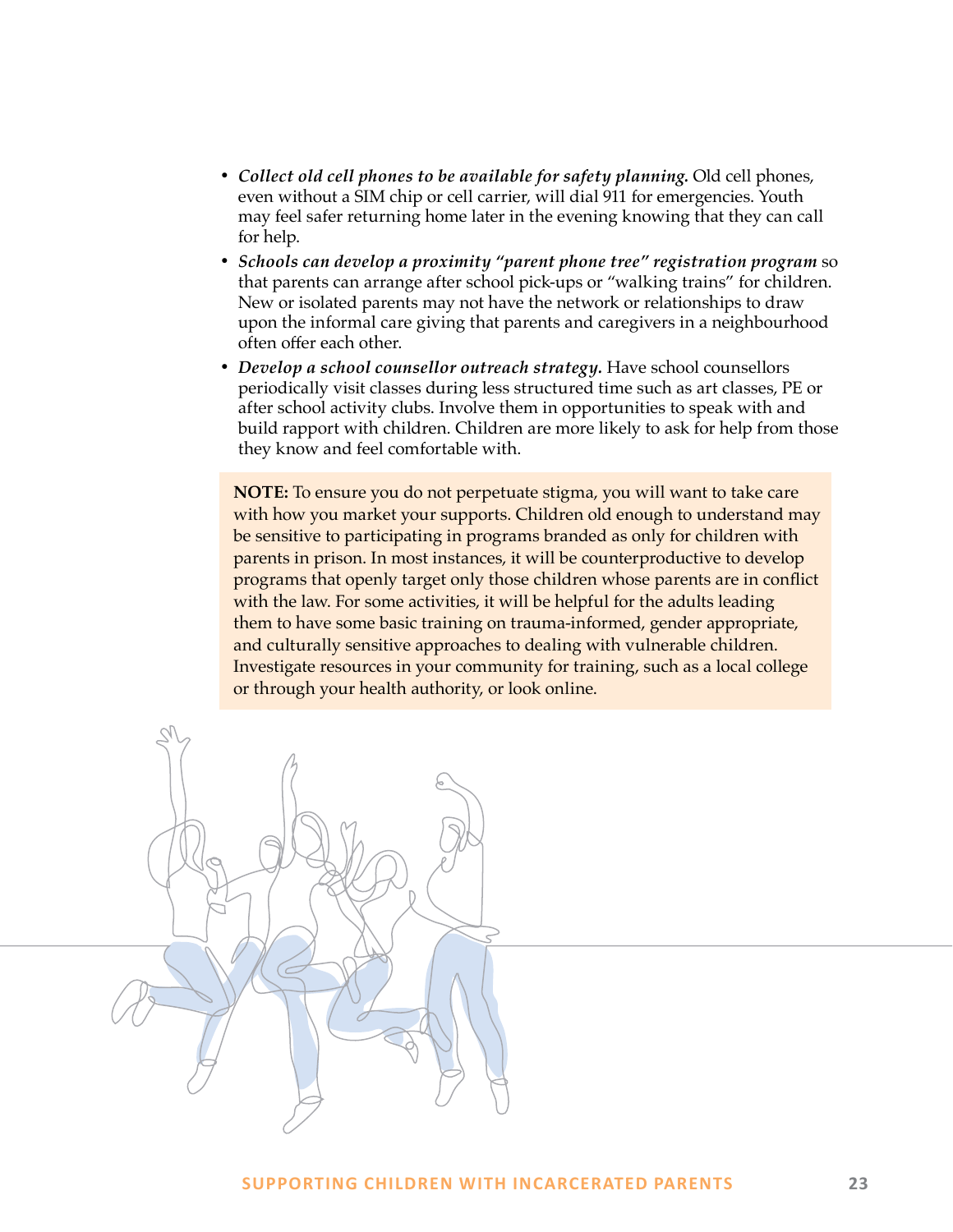# <span id="page-23-0"></span>**Funding**

Some of the supports your community may put into place will likely be operated by volunteers. Others will require financial support. Depending on the type of support, the potential funder will be obvious. For example, your municipality's Parks and Recreation budget would most likely absorb waived admission fees to the community centre resources and existing programs. They may also be who you ask to cover some or all of the costs associated with new programming to be held in their facilities. However, if funds are needed to create and manage programs you can apply to sources such as:

- BC Community Gaming Grants
- Community foundations
- First Nations and Inuit Youth Employment Strategy
- Government of Canada Canada Summer Jobs
- Telus Community Board grants
- Rotary Clubs
- The Royal Bank of Canada Charitable Foundation
- The Vancouver Foundation (BC wide).

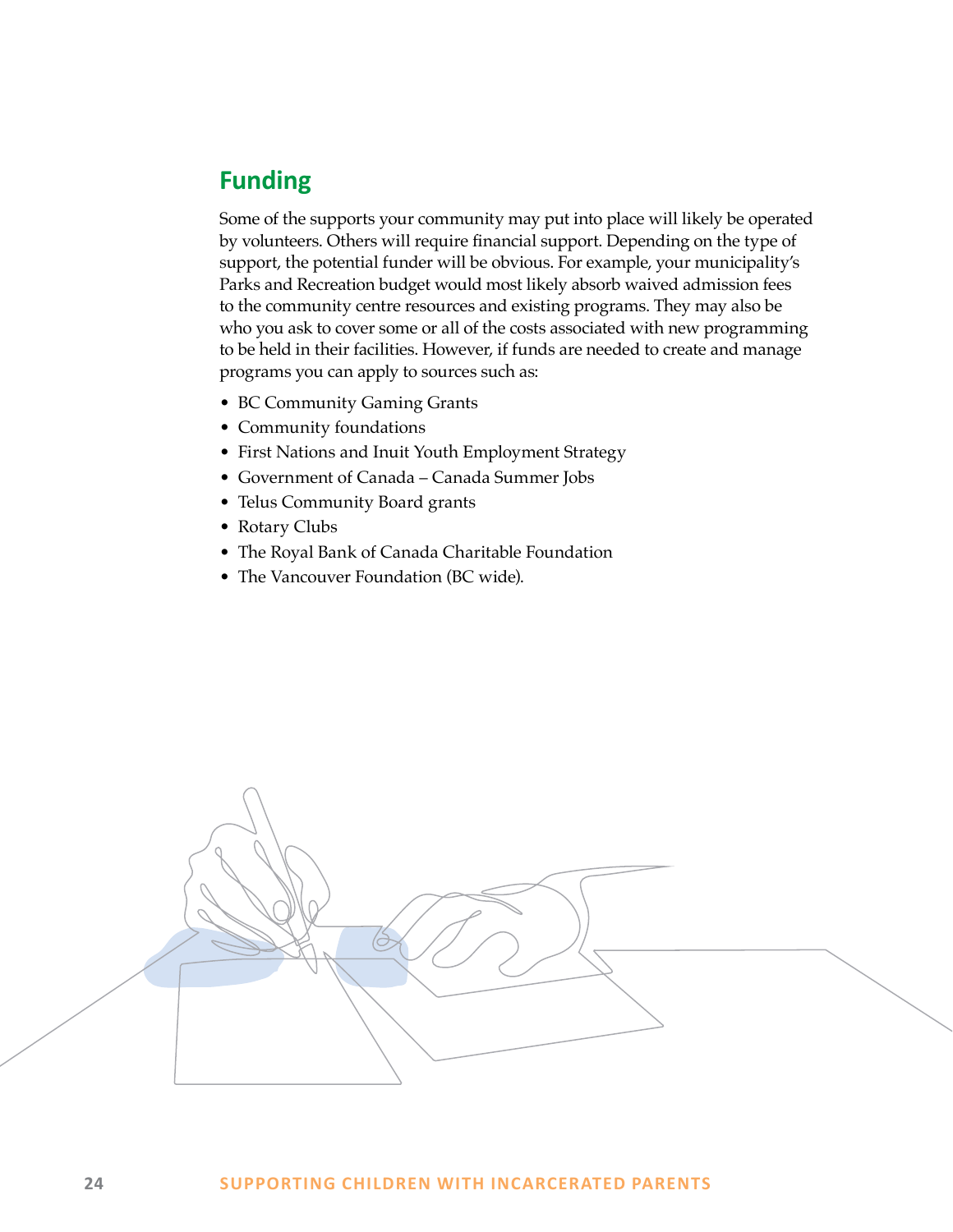# <span id="page-24-0"></span>**Monitoring and Assessment**

By planning for ongoing monitoring and evaluation of the supports your community creates for children, you make it possible to make sure what you are doing is working. It will also make it easier to see if there are things that should be changed or added. And, if your programs are run by volunteers, being able to demonstrate that they are truly helping children can inspire people to want to continue what they are doing or even to expand it.

It is helpful if your monitoring system can keep track of a least two things:

- 1. The *outputs* of the initiative, for example by answering the questions: Have we created more opportunities for the children to participate in recreational activities? Are we better at working together, at sharing information, or at identifying the children in need of support?
- 2. The *outcomes* of the initiatives, for example by answering the questions: Are the children adapting better to the school environment? Do the children feel that help is available if they need it? Have we been able to mitigate the negative impact of parental incarceration on the children?

As members of your community will be working together to support children, it's important for everyone involved in leading those supports to agree as early as possible how they will measure success. It can be as simple as creating a grid that lists what activities you want to take place, then assessing whether the planned activities are happening (outputs) and if they are achieving results for children (outcomes).

There are a lot of ways this information can be collected and assessed. Often, it is easiest for the people working with children to assess the effectiveness of a particular activity in a discreet way that won't make children or their caregivers uncomfortable. If there are many different supportive activities taking place, it can be helpful for the people leading those to get together periodically (every four to six months) to review the information gathered and decide if the supports are working as they are or if it would be helpful to change anything and if there are gaps in the support available to the children and families.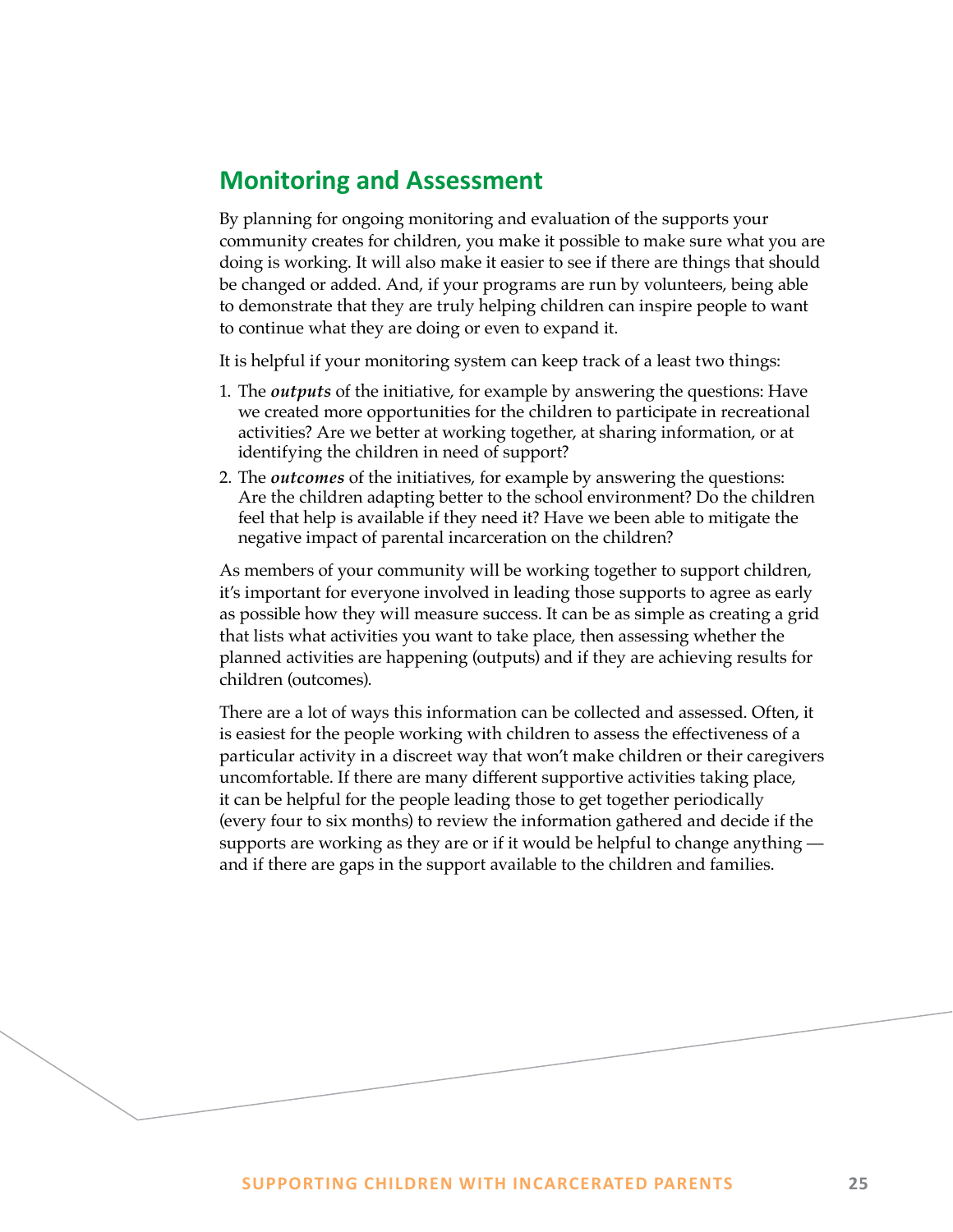# <span id="page-25-0"></span>**Appendices**

# **APPENDIX A — QUESTIONS AND ANSWERS ABOUT CHILDREN OF INCARCERATED PARENTS**

#### *1. How many children are affected by parental incarceration?*

Unfortunately, we don't know for sure because they are not counted. Estimates for the number of children of the men in Canadian prisons sit around 350,000 per year. That doesn't account for children of incarcerated women, more than two-thirds of whom are mothers. There may be as many as 460,000 children with incarcerated parents in Canada during any given year.

It's not possible to know for sure how many impacted children live in our community, though we can look for indicators to locate them.

#### *2. Are these children that we already know?*

Some children will be easier to identify than others. Those that are known because of perhaps struggling with school attendance and performance, or who are accessing social workers or charity supports in our community, will be easier to reach.

#### *3. Where are these children living?*

These children live in foster care or with family members and sometimes even with family friends. As they nearly all live in poverty, they often live in less stable housing: illegal suites, temporarily in the homes of other family members etc. Sometimes, they live in family homes or affordable housing developments.

#### *4. What kind of problems do they have?*

Most have experienced great trauma. Some have watched their parent get arrested and taken away. Some lived with illegal drugs in their home and parents who have mental illness or addictions. Some will have experienced homelessness and have had to stay in a shelter or a tent in a park. Some have experienced all of those things. The majority live in poverty so face a state of constant deprivation which harms their development and physical and mental health. The impacts of these traumas particularly bundled with parental incarceration can affect children their whole lives. Unsupported, they are likely to come into conflict with the law themselves, as well as struggle with chronic ill health and have higher than average rates of mental health and addiction struggles.

#### *5. Why are those problems different than other children?*

Mostly, it comes down to two things: trauma and deprivation. Children do not have the physical or mental maturity to cope with their situation or to change anything about how or where they live. They have suffered great instability at a young age. They need help. If they don't get it, the negative impacts are lifelong. If they do, studies from other countries show that they are able to become resilient and live positive lives.

#### *6. How do we know we can improve the lives of children with an incarcerated parent?*

Research clearly shows that children who receive supports experience better life outcomes than those that don't. By creating a protective environment for children, communities can help provide benefits not just during childhood but will help those children enjoy improved lives as adults, with lower instances of justice system involvement, better health, improved work opportunities and employment stability, and greater housing stability.

#### *7. What is the role of community versus a parent in supporting children of incarcerated parents?*

Protecting and supporting vulnerable children is something that every community does all of the time. The challenge when it comes to children of incarcerated parents is to be able to identify them without stigmatizing them, to understand the challenges they face and the specific needs they have, and to reach out to them and accompany them through this difficult time for them.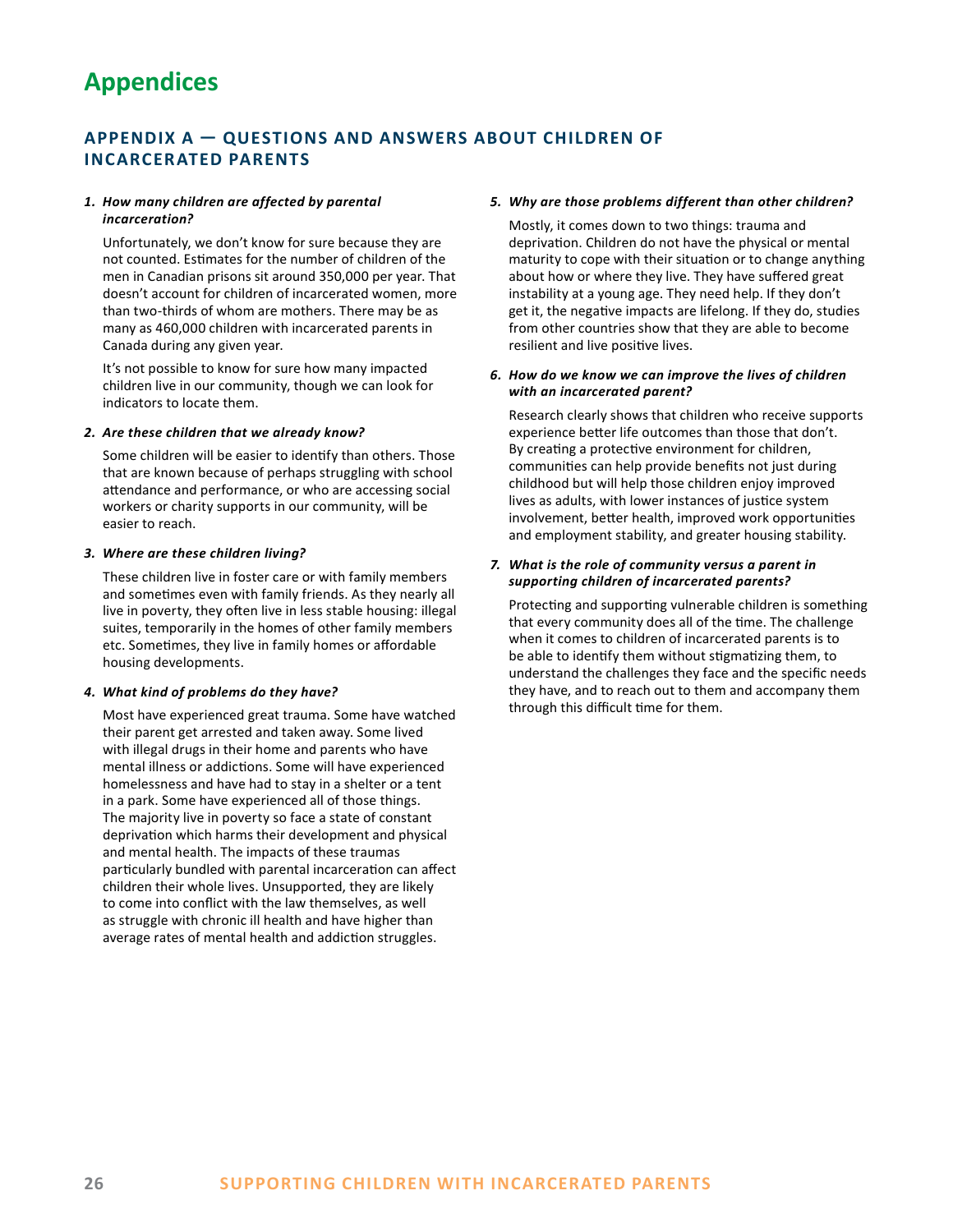# <span id="page-26-0"></span>**APPENDIX B — CHILD PROTECTION SUPPORT**

# *Indigenous Children*

#### **Jurisdictional Disputes**

When it comes to children, there is significant overlap in jurisdiction between provincial and federal governments. Questions about which body is responsible should not interfere with the care of children under Jordan's Principle. Advocates for children can refer to this principle.

Jordan's Principle refers to when there is disagreement about which government should pay for the care of a child between governments, such as an Indigenous child, the government that had first contact with the child will pay and then work out the disagreement later. In 2017, the principle was expanded to address the differential levels of care provided for Indigenous children between provincial and federal governments. The Canadian Human Rights Tribunal ruled that there is a requirement for "substantive equality" for Indigenous children. This means if Indigenous children need extra help to achieve equal opportunity to thrive on reserve, they should receive it.

#### **Special Protections in Caring for Indigenous Children**

Indigenous people have an inherent right to care for and protect their children recognized in the United Nations in the Declaration on the Rights of Indigenous People Canada's Constitution. BC has recognized this right and designated Indigenous agencies to do so in virtually every community. These agencies must comply, as must the Ministry for Children and Family Development, with BC's Child, Family and Community Care Act which sets out how the government cares for children in need of protection.

BC's Child, Family and Community Services Act (CFCSA) sets specific requirements to ensure that determinations of the best interests of Indigenous children considers their cultural identity and the need to preserve and protect it; including their relationship with their extended family and community. Indigenous people should be involved in the planning and delivery of services to the family and their children, and services provided should be sensitive to the needs, and cultural, racial, linguistic and religious heritage of service recipients. Where possible the voice of the child should be heard.

Family and community members, and where possible, the child (over 12) should be heard when determining the development of a plan for the child. Their views are important in developing the care plan, which should include how continuity will be maintained in the child's life, including their cultural heritage and identity, religion, language, and social and recreational activities.

In planning placements for Indigenous children, the legislation prioritizes placements within the child's extended family or within the child's Indigenous cultural community. If that is not possible or safe, priority is with another Indigenous family. When neither of those options are possible, the placement should be where the child remains in contact with relatives and friends, with their siblings, or where they can stay in the same school. The greatest degree for continuity and protection of cultural heritage and identity is to be provided, including when the child is in care, and to encourage and to guide the child to maintain their cultural identity and heritage.

# *All Children*

#### **Parental/Caregiver Responsibilities for Children**

Anyone responsible for taking care of a child must make sure to:

- Keep the children safe, healthy, and happy
- Safeguard the children from injuries, illness, and other harm
- Get proper medical and dental attention for the children as soon as needed
- Send the children to school and make sure that they get all the help they need to succeed there
- Do their best to provide the children with healthy food, clothing for all kinds of weather, friends to play with, and a happy home
- Teach the children how to keep themselves safe
- Seek help for themselves or the children when needed
- Protect the children from neglect; emotional, physical, and sexual abuse; or from the emotional harm of witnessing domestic violence by or against someone they live with.

Anyone who believes that a child is, or likely will be, abused or neglected must report this to the Ministry of Children and Family Development (1-800-663-7867). The only exception is if a person asks a lawyer to help them and that information between the lawyer and client is protected.

#### **Supporting Parents involved in the Child Welfare System**

Children fare best when they are connected to their family, their community, and their greater identity as individuals with a sense of connection to their history, their culture and their identity. Even when children cannot live with their parents, a relationship can be extremely affirming and important to a child. Programs that enable parents to be their best selves are important because they can offer benefits not only to the individual but also to the child. Parent support or mutual aid groups that support parents who have lost children into care, or that address particular challenges like addiction, can play an important role in helping children thrive.

Information for Parents is listed in Appendix C.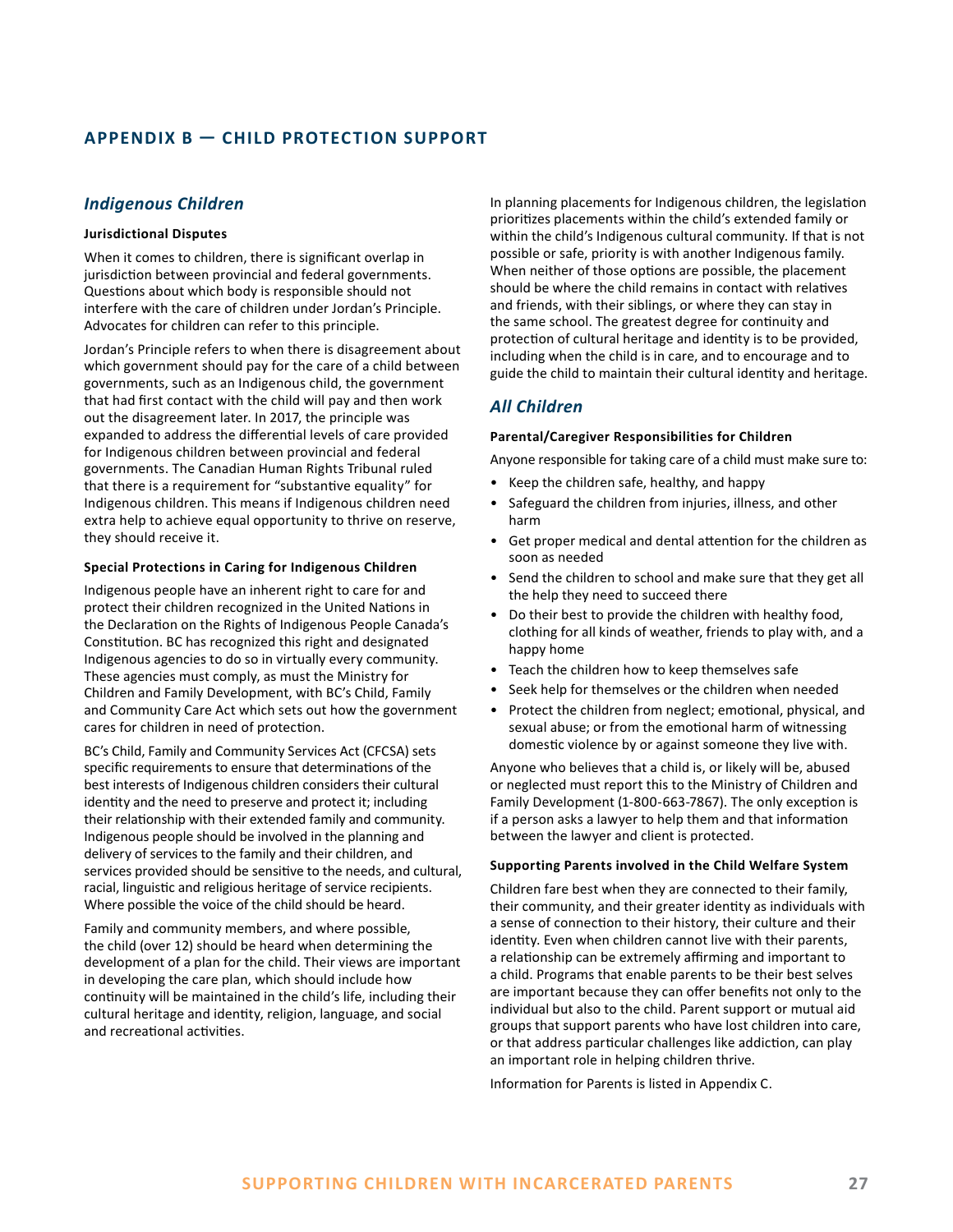# <span id="page-27-0"></span>**APPENDIX C — RESOURCES**

# *How to Find Help or Contact Government*

#### **Service BC (Info: 1-800-663-7867)**

Information for any BC government program, service, employee or representative. Callers are assisted to identify what program, service or person to speak with to get help.

# *Support for Parents and Families Dealing with Family Law and Child Protection Matters*

#### **Parents Legal Centres**

Parents Legal Centres are available to help parents, guardians or caregivers with child protection matters. Centres are available in six BC communities, with more planned, so check with your local Legal Aid office. Current locations are:

- Campbell River Smithers
- Duncan Surrey
- Prince George Vancouver

Parents Legal Centres provide:

- Information and advice on options for resolving child protection issues out of court
- Legal advice and representation, where appropriate, for collaborative processes such as mediation and family case planning conference
- Legal advice and representation at uncontested hearings
- An advocate who will support you and go with you to meetings and appointments
- Referrals to other services, including online resources and other public agencies.

To be eligible for these services, you must:

- Have income and assets that fall within a qualifying range
- Be a parent, guardian, or a person standing in the place of a parent
- Be involved in a case that can be resolved consensually.

#### **Legal Aid Services (Info: 1-866-577-2525/604-408-2172)**

• Legal aid services are available in-person or over the phone throughout the province. For locations: [https://lss.bc.ca/](https://lss.bc.ca/legal_aid/legalAidLocations.php#familyAdviceClinics) [legal\\_aid/legalAidLocations.php#familyAdviceClinics](https://lss.bc.ca/legal_aid/legalAidLocations.php#familyAdviceClinics)

#### **Aboriginal Community Legal Workers (Info: 250-748-1160)**

• Indigenous community legal workers are available in Duncan and Nanaimo: [https://lss.bc.ca/legal\\_aid/](https://lss.bc.ca/legal_aid/IndigenousCommunityLegalWorker.php) [IndigenousCommunityLegalWorker.php](https://lss.bc.ca/legal_aid/IndigenousCommunityLegalWorker.php)

### *Additional Resources*

#### **Adults who support children**

• Science of Childhood Trauma is the name of a brief video just over one minute long that tells adults about trauma in children and five behaviours they can do to help children heal and increase their resilience. [https://www.youtube.com/watch?v=WZIf\\_4Eg7\\_Y](https://www.youtube.com/watch?v=WZIf_4Eg7_Y)

#### **Caregivers of Children with Incarcerated Parents**

*• Raising a Relative's Child: A Guide for Caregivers of Children with Incarcerated Parents* by the Elizabeth Fry Society of

Greater Vancouver. Available by calling 1-888-879-9593 or through an email request to [info@just-kids.ca.](mailto:info@just-kids.ca)

- [www.just-kids.ca](http://www.just-kids.ca) is EFry Vancouver's website for our programming to support children with incarcerated parents. It includes online resources that may be helpful.
- Online Resources for younger children are available at [https://sesamestreetincommunities.org/topics/](https://sesamestreetincommunities.org/topics/incarceration/) [incarceration/](https://sesamestreetincommunities.org/topics/incarceration/)

#### **Mentoring Children of Incarcerated Parents**

• The National Mentoring Centre in the United States has a webpage dedicated to the children of incarcerated parents and provides information on American mentoring program models, research related to them and key considerations. [https://nationalmentoringresourcecenter.org/index.](https://nationalmentoringresourcecenter.org/index.php/component/k2/item/149-children-of-incarcerated-parents.html) [php/component/k2/item/149-children-of-incarcerated](https://nationalmentoringresourcecenter.org/index.php/component/k2/item/149-children-of-incarcerated-parents.html)[parents.html](https://nationalmentoringresourcecenter.org/index.php/component/k2/item/149-children-of-incarcerated-parents.html)

#### **Police Departments**

• The International Association of Chiefs of Police with the Bureau of Justice Assistance in the United States developed Safeguarding Children of Arrested Parents. It provides a model protocol and training on protecting the physical and emotional well-being of children when their parents are arrested. [https://www.theiacp.org/sites/](https://www.theiacp.org/sites/default/files/pdf/Safeguarding-Children-of-Arrested-Parents-Final_Web_v3.pdf) [default/files/pdf/Safeguarding-Children-of-Arrested-](https://www.theiacp.org/sites/default/files/pdf/Safeguarding-Children-of-Arrested-Parents-Final_Web_v3.pdf)[Parents-Final\\_Web\\_v3.pdf](https://www.theiacp.org/sites/default/files/pdf/Safeguarding-Children-of-Arrested-Parents-Final_Web_v3.pdf)

#### **Professionals Working with Trauma Affected Children and Adults (info: 1-844-491-5890)**

• The Nova Scotia Health Authority wrote a brief guide for professionals in various settings to understand the impact of trauma and effective responses for various professionals.

[https://novascotia.ca/dhw/addictions/documents/TIP\\_](https://novascotia.ca/dhw/addictions/documents/TIP_Discussion_Guide_3.pdf) [Discussion\\_Guide\\_3.pdf](https://novascotia.ca/dhw/addictions/documents/TIP_Discussion_Guide_3.pdf)

#### **Providers Working in First Nations Communities (Info: 1-800-463-1763, ext. 146516)**

• Saint Elizabeth Foundation provides free training for providers working in First Nations communities with health issues and accredited fee based vocational online training for Indigenous peoples. They offer a self-paced learning course on Trauma Informed Relationships: Building Trust and Safety. [https://www.saintelizabeth.com/FNIM/SE-](https://www.saintelizabeth.com/FNIM/SE-Learning/@YourSide-Colleague-reg;.aspx)[Learning/@YourSide-Colleague-reg;.aspx](https://www.saintelizabeth.com/FNIM/SE-Learning/@YourSide-Colleague-reg;.aspx)

#### **Teachers**

• The Alberta Department of Education has a webpage of resources available for schools and educators on being trauma informed and how to adapt school processes and teaching methodologies.

[https://education.alberta.ca/trauma-informed-practice/](https://education.alberta.ca/trauma-informed-practice/what-is-trauma-informed-practice/) [what-is-trauma-informed-practice/](https://education.alberta.ca/trauma-informed-practice/what-is-trauma-informed-practice/)

• The BC Department of Education has a webpage of resources available for schools and educators to equip them to help Indigenous students succeed. [https://www2.gov.bc.ca/gov/content/education-training/](https://www2.gov.bc.ca/gov/content/education-training/administration/kindergarten-to-grade-12/aboriginal-education) [administration/kindergarten-to-grade-12/aboriginal-education](https://www2.gov.bc.ca/gov/content/education-training/administration/kindergarten-to-grade-12/aboriginal-education)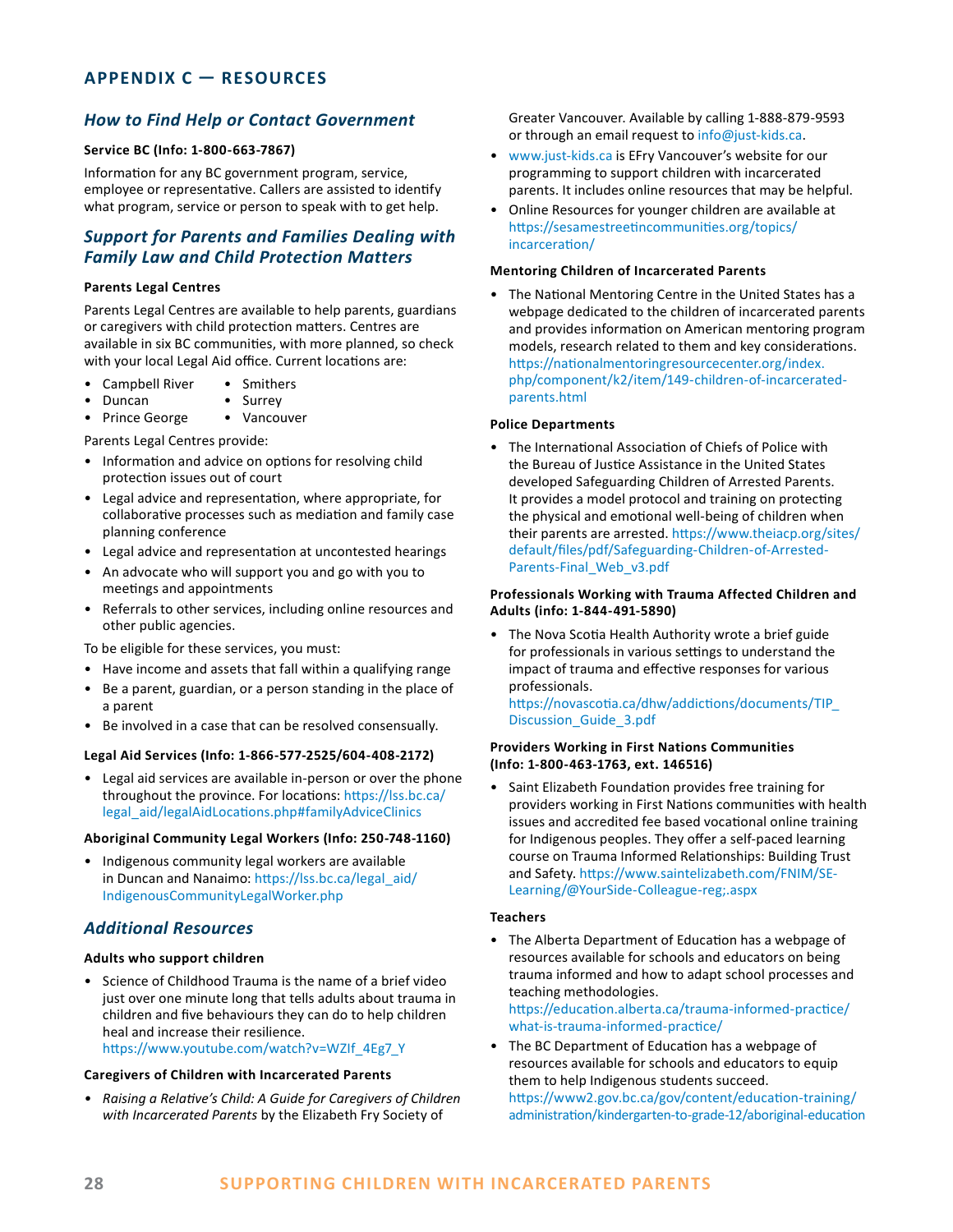# <span id="page-28-0"></span>**APPENDIX D — ADMINISTRATIVE FAIRNESS**

In Canada, people have the right to make decisions for themselves, as long as those decisions are lawful. This is included in the Canadian Bill of Rights and Freedoms (sometimes known as the Charter). Where decision-makers are choosing whether and how to restrict a person's freedoms, they must follow three rules, called the principles of administrative fairness.

As your community works to help children with incarcerated parents and their families, you can use these same principles to identify any problems with the procedures used or the decisions made and use government's commitment to adhere to those to effect change.

When decision makers make decisions that can negatively affect a person there are 3 principles that decision makers must adhere to:

1. They must stick within the legal authority (jurisdiction) they have to act and cannot go outside that authority. Their authority is set out in the legislation that gives them

decision was being made?

the right to make those decisions (like social workers under the Child, Family and Community Services Act; or financial assistance workers under the Employment and Assistance Act)<sup>1</sup>.

- 2. When the decisions they need to make are not set out clearly in law, the decision-maker is to use their judgment in a reasonable manner. Often the direction that these decision-makers receive is set out in regulation.<sup>2</sup>
- 3. The decision maker must follow fair procedures when making decisions that affect a person's rights or interests.

The legislation and regulation are key to reviewing any decisions made and understanding if there are grounds to be concerned about; or grounds for reconsideration.

Government has clear policy that protects people making a complaint and it forbids retaliation. People have a right to participate in the process affecting them and to complain if the process does not seem fair.

| Tool for Documenting Decision Making and Identifying Potential Concerns in Administrative Fairness                                                        |                        |                      |                                                      |  |
|-----------------------------------------------------------------------------------------------------------------------------------------------------------|------------------------|----------------------|------------------------------------------------------|--|
| Before the decision was made                                                                                                                              | When did they          | Who advised<br>them? | How were they                                        |  |
| Did the affected person understand:                                                                                                                       | know?                  |                      | told? (ie. Verbally,<br>in writing)                  |  |
| a) That a decision would be made?                                                                                                                         |                        |                      |                                                      |  |
| b) Why the decision was required?                                                                                                                         |                        |                      |                                                      |  |
| c) How the decision would affect the person?                                                                                                              |                        |                      |                                                      |  |
| d) Told what information would be considered?                                                                                                             |                        |                      |                                                      |  |
| e) Told of any specific criteria that will be used to make a<br>decision or review the information?                                                       |                        |                      |                                                      |  |
| f) The rules that apply in making a decision?                                                                                                             |                        |                      |                                                      |  |
| Did the affected person receive:                                                                                                                          | When did they<br>know? | Who advised<br>them? | How were they<br>told? (ie. Verbally,<br>in writing) |  |
| g) The opportunity to present their information on the<br>matter?                                                                                         |                        |                      |                                                      |  |
| h) The opportunity to respond to information collected<br>from others that will be considered by the decision maker?                                      |                        |                      |                                                      |  |
| Did the decision making process (hearing, review) have:                                                                                                   |                        | <b>Yes</b>           | If No why not?                                       |  |
| a) An adequate & proper review of all the relevant information (all important<br>facts collected, documented & considered prior)?                         |                        |                      |                                                      |  |
| b) An objectively made decision with respect for all relevant facts and no bias?                                                                          |                        |                      |                                                      |  |
| c) Accommodation for any changed circumstances since the information was<br>collected/ or new information available during a period of delay or while the |                        |                      |                                                      |  |

<sup>&</sup>lt;sup>1</sup> An Act can only be passed by Parliament like the BC Legislature or House of Commons and requires an extensive process.

<sup>&</sup>lt;sup>2</sup> The regulations for Acts are usually the exact name of the piece of legislation such as the Employment and Assistance Act Regulation. Regulations are set by the executive authority of the department or ministry and therefore easier to change than legislation.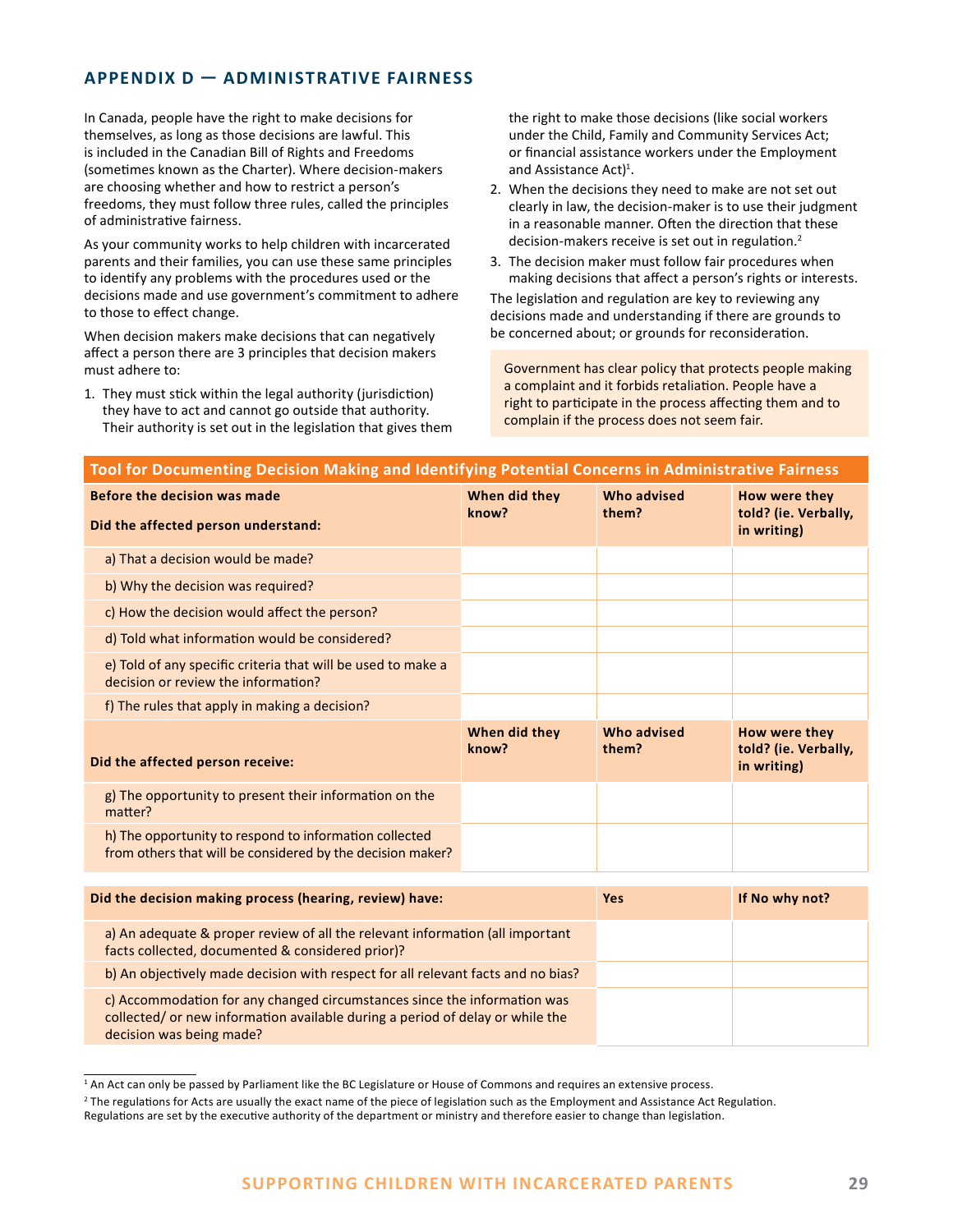| Tool for Documenting Decision Making and Identifying Potential Concerns in Administrative Fairness                                                          |            |                |  |
|-------------------------------------------------------------------------------------------------------------------------------------------------------------|------------|----------------|--|
| d) A visible process to ensure only information relevant to the decision was<br>considered?                                                                 |            |                |  |
| e) Generate a decision that is consistent with previous decisions on similar<br>matters, by relying on existing policies, guidelines, procedures and rules? |            |                |  |
| f) Discretion exercised where any inconsistency with previous decisions on<br>similar matters can be justified and explained?                               |            |                |  |
| After the decision is made?                                                                                                                                 | <b>Yes</b> | If No why not? |  |
| a) Provide adequate reasons to explain how and why the decision was made<br>directly to those affected?                                                     |            |                |  |
| b) Was it communicated in writing, in plain language?                                                                                                       |            |                |  |
| c) Was the decision provided to everyone affected by it?                                                                                                    |            |                |  |
| d) Has a proper record of the full process been kept that will remain on file for a<br>reasonable period of time?                                           |            |                |  |
| e) Were all those affected provided information on any potential grievance or<br>redress process?                                                           |            |                |  |

If something does not seem right ask about it, say why and ask it be fixed. The checklist can help identify where something may have gone wrong. If a decision is sound there should be no concerns. Six questions help identify what could be wrong:

- 1. What legislation gave the decision maker the power to make a decision and what are the limits of that power? Are there regulations or written material that advise individuals of a complaint process? Determine the stages in the process and the deadlines.
- 2. Were all time lines followed? Did communication occur in the way required? Did the decision maker make any commitments that she or he failed to keep?
- 3. Was the affected person given a full and fair opportunity to present their information and viewpoint to the decision maker? Did the affected person receive full disclosure of the information that the decision maker had received? Were they given the opportunity to dispute it?
- 4. Did the review checklist above identify any areas of concern for a fair process? Was there a potential conflict of interest between the decision-maker and the parties involved (such as ministry case workers; the affected parties or those involved with them)? Do the reasons stated for the decision appear to be free of bias?
- 5. Did the decision maker make an error in exercising discretion such as bad faith, acting for an improper purpose, failing to consider relevant factors, taking irrelevant factors into account; acting on no evidence; discrimination, fettering discretion (not genuinely exercising independent judgment in a matter), retroactivity (unless expressly stated, applying the jurisdiction to act before the legislation gave it), uncertainty (any rule should be sufficient to enable a person to know what it means and to have clear guidelines for enforcement) or unreasonableness (the linking of how the decision maker considered and assessed the arguments and evidence).

If the answer to any question is yes, there are grounds to present an argument for why a decision should be set aside and reconsidered. Certain representatives<sup>3</sup> in government are provided authority for particularly vulnerable individuals and have the authority to review government decisions and documents used to make decisions based upon administrative fairness. The responsibility of these representatives and their offices is to ensure government bodies and decision makers operate in a fair legal manner and that they give people a way to address feeling wronged and have their concerns heard and reconsidered.

If no government representative is charged with the authority to review a decision, then:

- 1. Determine if there is a government complaint process for the affected Ministry or department. If there is, follow that process. If you cannot respond in the time set in the complaint process respond in writing and explain why. Ask for an extension.
- 2. In the absence of identifying a complaint/grievance process, contact the appropriate Ministry or department to request it. Determine the timelines and stages the grievance process sets out. Timeliness is important. Often complaints can only be made within 30 days of something happening, or the information being known. If the person contacted cannot answer the question about a grievance process, send a letter to the unit supervisor. Send the letter as soon as possible of the intention to make a complaint. Outline the complaint in as plain and unbiased language as possible.
- 3. Prepare a written brief of the information and facts regarding the identified breach of the principles and the remedy requested.

<sup>&</sup>lt;sup>3</sup> BC Representative of Child and Youth; The Ombudsman; The Inspection and Standards Office of the Auditor General.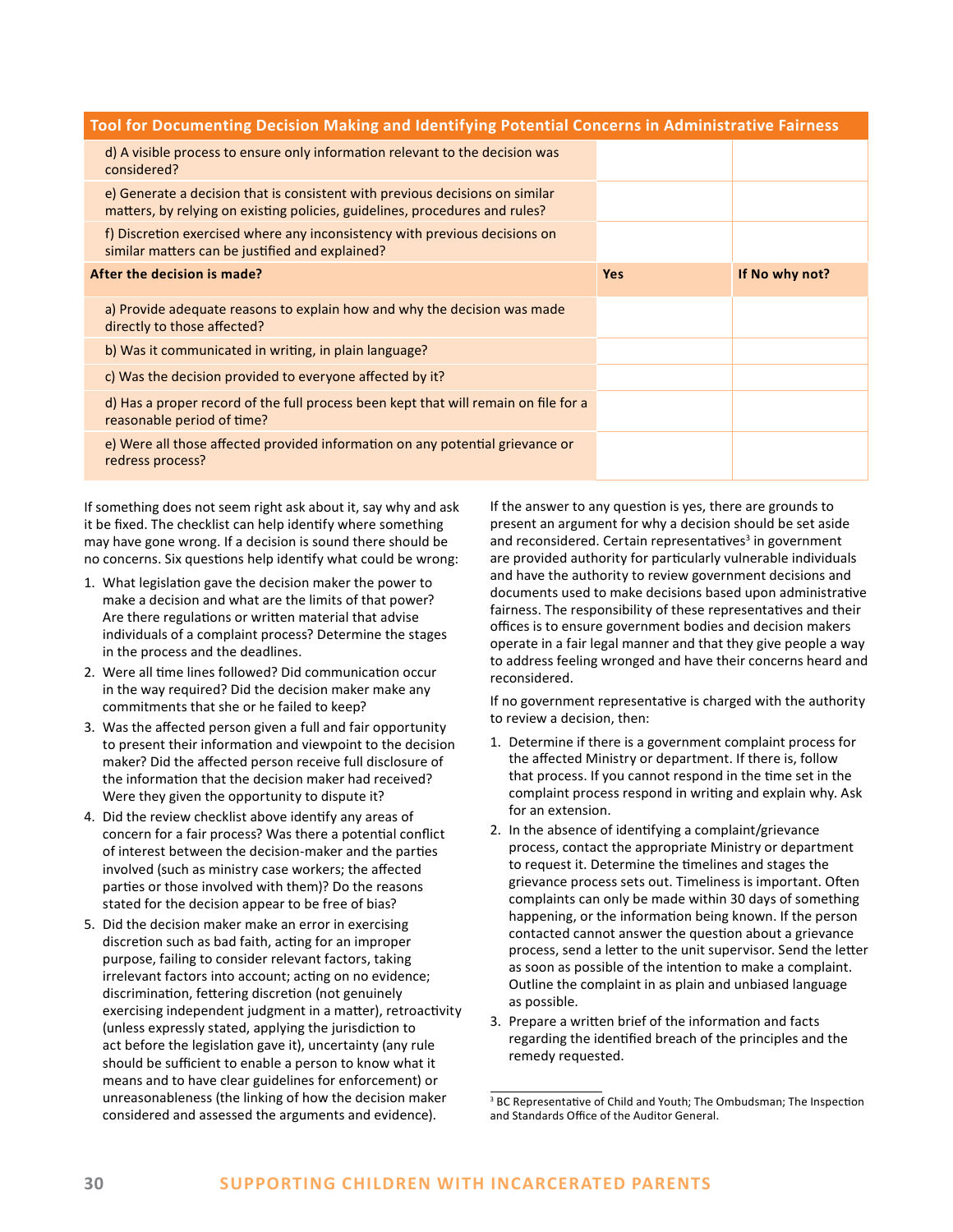# <span id="page-30-0"></span>**APPENDIX E — ADVOCATING FOR CHANGE**

#### **Charting a Course for Government Change**

- 1. Identify how the government service or a particular process is affecting one group of people more than another (such as not getting service, or having more barriers to service).
- 2. Document the problem in clear, plain, factual language as objective as possible. Try to have instances that demonstrate the problem (specifics include the person, date, time, who else was there, what was said, what was done, what happened as a result). Consider if there are third party sources of information to estimate how big the problem is<sup>4</sup>. Reference Librarians at the Public Library can serve as a valuable resource to locate information about the issue.
- 3. Analyze the program. Does it affect an individual or is it systemic?

A systemic issue is one inherent in the overall system (systemic) rather than a specific, individual isolated case (individual).

If it is individual:

- a. Is the problem one so grievous that there are grounds for legal action?
	- i. Potential help could be available through Prisoners Legal Aid, BC Civil Liberties, or Pivot Legal Aid Society.
- b. Is the problem one where legislative entitlement has not been met?
	- i. Consider legislative advocates such as the Ombudsman, Representative for Children, Human Rights Tribunal, or Correctional Investigator.
- c. Is there a formal grievance process for that Ministry or government program? There should also be grievance processes for programs delivered by social service agencies funded by government.
- If it is systemic:
- a. Identify the placement of the problem. Consider which arm of government is responsible for the problem that is identified for change — Federal, Provincial or Municipal, and the Ministry or Department it falls under. Identify any issues related to fairness, consistency or equity of all individuals.
- b. Identify the desired change.
	- i. Is there a specific piece of legislation under which the problem falls?
	- ii. Is there a specific Regulation, or Policy that applies?
	- iii. What specific change is being sought?
- c. Look for others with overlapping interests.
	- i. Who might want to collaborate for the change identified? Consider a meeting to discuss working together.
	- ii. Does the level of government identified have a party platform that overlaps with the issue? Is there a Mandate Letter for a Minister that speaks to the issue?
- d. Steps to getting change accomplished.
	- i. Determine whether the change sought is an incremental change or end result. It will determine the way the problem is approached.
	- ii. Determine if there are any external supports for change such as other governments in Canada or the Commonwealth.
	- iii. Include in the brief what the issue is from a risk management perspective utilizing four sections: the issue; the rationale for change; the recommendations; and the impact of the changes. Include any evidence in support of the scope of the problem, or facts given in end notes or footnotes.
	- iv. Identify the intervention point for change. The elected political master of a department is the Minister who is responsible for the effectiveness and efficiency of the department. The highest political servant for a department is the deputy minister who is responsible for the department's day to day operations, budget and programs development.
	- v. Contact the identified individuals and ask to meet. Be prepared to send either the brief or a description of what the request to speak about is and who will be attending.
	- vi. If the request to meet with a senior bureaucrat is not successful in gaining a meeting consider a strategy of influence and bridge building with senior bureaucrats. Is there anyone who can help set up the meeting.
	- vii. Prepare for the meeting. Identify questions to ask that can help build rapport in the meeting, and identify any joint needs. Practice a description of the request that can be made in no more than 8 minutes (about 1200 words). Be prepared to answer questions related to the size of the problem — how many people are affected.
- e. Maintain the focus.
	- i. Follow up after the meeting and confirm any commitments made such as follow discussions up; or further investigation into the matter.
	- ii. Consider how to support the call for change. Potential support could come through building awareness of the issue through media, such as newspaper stories or editorials; continued enlisting of supporters calling for change through the collaboration inclusive of meeting with elected representatives.
	- iii. Continue to meet with civil servants and political representatives that have any relevance to the issue. Look at an organization chart and meet with other officials. Ask for their support and enlist them in suggestions to bring about change or alternative solutions for what could be done.
- f. Acknowledge support and success.
	- i. Acknowledge and credit any change makers and ministries for their exercise of good governance and to record the precedence.

<sup>4</sup> Potential sources include StatsCan, BC Stats, Ministry Annual Service Plans or Performance Reports, Auditor General Reports, special reports by the Representative for Children, or other commissioned reports.